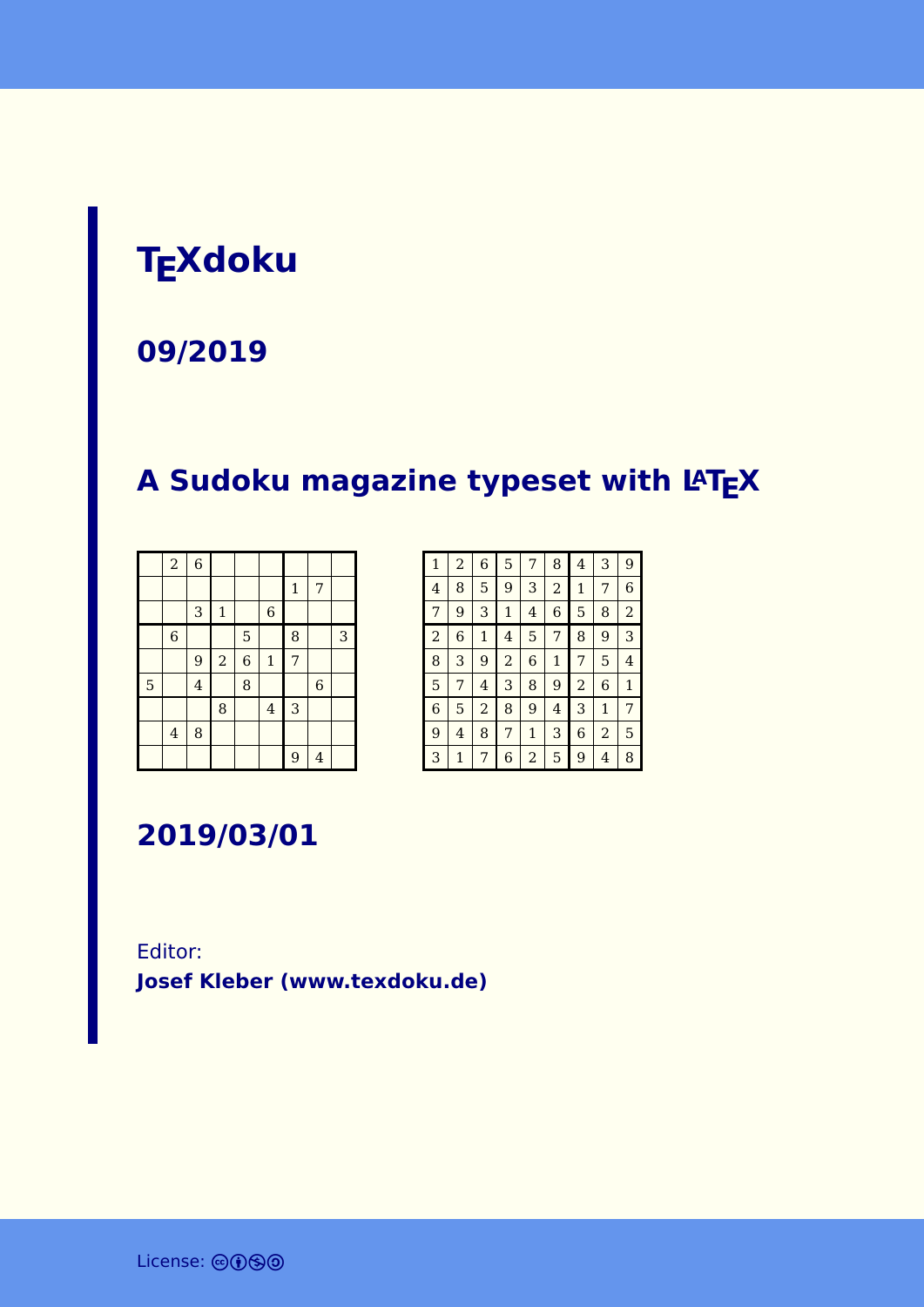|                  |                  |         | $\, 8$         |             | $\overline{9}$   |   |                |
|------------------|------------------|---------|----------------|-------------|------------------|---|----------------|
| $\,$ 6 $\,$      |                  |         |                |             | $\sqrt{2}$       | 3 |                |
|                  | $\mathbf 1$      | $\, 8$  |                | 3           |                  |   |                |
|                  |                  |         | 5              |             |                  |   | 8              |
|                  | $\boldsymbol{4}$ |         | $\overline{6}$ |             |                  |   | $\overline{c}$ |
| $\boldsymbol{2}$ |                  | $9\,$   |                |             | $\boldsymbol{4}$ |   |                |
|                  | $\sqrt{2}$       |         |                | $\,$ 6 $\,$ | $\overline{5}$   |   |                |
| $\mathbf{1}$     |                  | $\bf 4$ |                |             |                  |   |                |
|                  | $\sqrt{3}$       |         | $\overline{4}$ |             |                  |   |                |

|                | 7 | 3                       |                |             |   |                |                  | 5 |
|----------------|---|-------------------------|----------------|-------------|---|----------------|------------------|---|
| $\overline{6}$ |   |                         |                | 9           | 5 | 8              |                  |   |
|                |   |                         | $\overline{4}$ | 7           |   | 6              | $\boldsymbol{2}$ |   |
|                |   |                         |                |             |   |                | $\overline{6}$   |   |
|                |   | $\boldsymbol{2}$        |                |             |   |                |                  |   |
| 9              | 3 | $\overline{\mathbf{4}}$ |                | $\,$ 6 $\,$ |   |                |                  |   |
| $\overline{3}$ | 8 |                         |                |             |   |                | $\overline{4}$   |   |
|                |   | 7                       | 9              |             |   |                | 8                |   |
|                |   |                         |                | 5           |   | $\overline{c}$ | 7                | 9 |

|                | $1\,$          |             |                |   |   |             |             | $\overline{4}$ |
|----------------|----------------|-------------|----------------|---|---|-------------|-------------|----------------|
| 8              | $\overline{4}$ |             | $\sqrt{3}$     |   |   |             |             | 9              |
| $\overline{9}$ |                | $\,6\,$     |                |   |   |             |             |                |
|                |                |             |                |   |   |             |             | 8              |
| 7              | 9              |             | $\overline{4}$ |   |   |             | 3           | 6              |
| $\,$ 6 $\,$    |                | $\mathbf 5$ |                |   |   |             | $\mathbf 1$ |                |
|                |                |             | 8              |   | 3 | $\mathbf 1$ |             | 5              |
|                |                | 7           | $1\,$          |   |   |             |             |                |
|                | 3              |             |                | 7 |   |             | 9           |                |

|              |   |   |                  |                  |                |              | 9              |                  |
|--------------|---|---|------------------|------------------|----------------|--------------|----------------|------------------|
| $\sqrt{2}$   |   |   |                  |                  |                |              |                | $\sqrt{3}$       |
|              |   |   | 5                |                  | $\overline{2}$ |              | 8              |                  |
|              |   |   |                  |                  |                |              | 3              |                  |
|              |   |   | 9                |                  | 5              | $\mathbf{1}$ |                | $\boldsymbol{6}$ |
| 5            |   | 3 |                  |                  | $\overline{4}$ |              |                | $\boldsymbol{2}$ |
| $\mathbf{1}$ |   |   |                  | $\boldsymbol{2}$ |                |              |                | 8                |
|              |   |   |                  |                  | 8              |              |                |                  |
|              | 3 |   | $\boldsymbol{6}$ | 9                |                |              | $\overline{2}$ | $\mathbf{1}$     |

z

|                |                  |   |   |            |   |   |                | $\sqrt{3}$     |
|----------------|------------------|---|---|------------|---|---|----------------|----------------|
|                |                  |   |   | 7          | 5 | 9 |                | 8              |
| $\sqrt{2}$     |                  |   |   |            | 9 | 7 | $\overline{4}$ |                |
| $\overline{6}$ | 9                | 7 |   |            |   |   | 8              |                |
|                |                  |   |   | 9          |   |   |                | $\overline{2}$ |
|                |                  |   |   |            |   | 5 |                |                |
| 3              |                  |   |   | $\sqrt{2}$ |   |   |                | $\mathbf 5$    |
| $\overline{4}$ |                  | 5 | 7 |            |   |   |                |                |
|                | $\boldsymbol{6}$ | 8 |   |            |   |   |                | 4              |

|            |   |                |                  | $\mathbf 1$      | $\overline{6}$ |                |   |                |
|------------|---|----------------|------------------|------------------|----------------|----------------|---|----------------|
|            |   |                |                  |                  |                |                | 5 |                |
|            |   |                | $\, 8$           | $\boldsymbol{2}$ | $\overline{4}$ | $\mathbf 1$    |   |                |
|            |   | $\overline{5}$ | 9                |                  |                |                |   | 3              |
| $\sqrt{2}$ | 3 |                |                  |                  |                |                |   |                |
|            | 9 |                |                  | $\sqrt{3}$       | $\overline{c}$ |                |   | $\overline{4}$ |
|            |   |                | $\overline{6}$   | $\overline{9}$   |                | $\overline{2}$ |   |                |
|            |   | 8              |                  |                  | $\mathbf{1}$   |                | 9 |                |
|            |   |                | $\boldsymbol{2}$ |                  |                | 8              |   | 5              |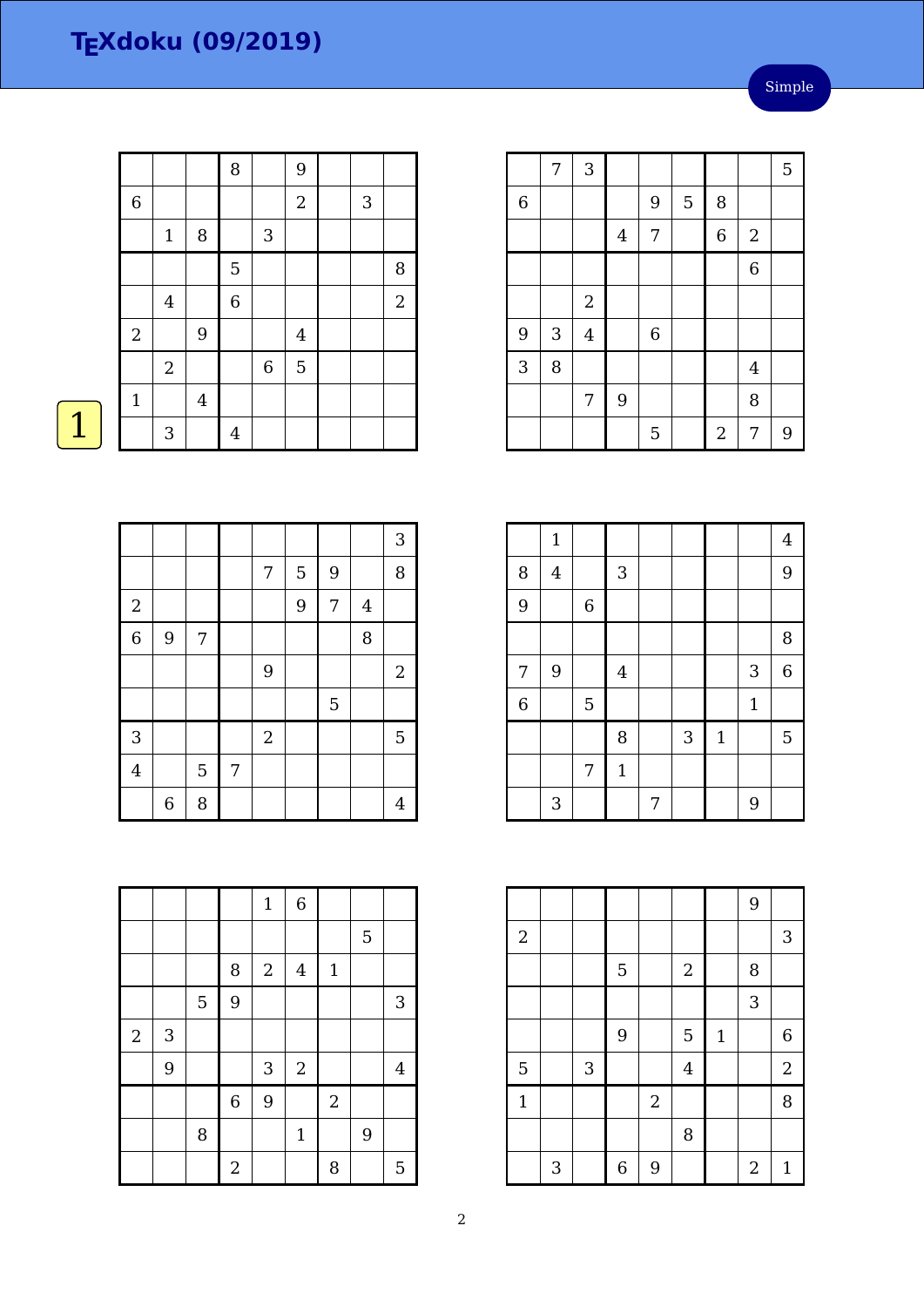|              | 9                |            | 8 |         |                |              |                |                |
|--------------|------------------|------------|---|---------|----------------|--------------|----------------|----------------|
|              |                  | $\sqrt{2}$ |   |         |                | $\mathbf{1}$ |                | 5              |
| $\mathbf{3}$ |                  | $\, 8$     |   |         |                |              | $\overline{7}$ |                |
|              | 3                |            |   | 8       | $\sqrt{2}$     |              | 9              | $\overline{4}$ |
|              |                  |            | 9 | $\bf 4$ | $\overline{5}$ |              |                |                |
|              | $\mathbf 1$      |            |   |         | 7              |              | $\sqrt{2}$     |                |
|              |                  |            |   | 9       |                |              | $\overline{4}$ |                |
| $\bf 4$      |                  | 7          |   |         |                |              |                |                |
|              | $\boldsymbol{2}$ |            |   |         |                |              |                |                |

| 7              |              | 8              |                |   | $\overline{6}$ | $\overline{\mathbf{4}}$ |            | 5              |
|----------------|--------------|----------------|----------------|---|----------------|-------------------------|------------|----------------|
|                |              | $\overline{6}$ | $\overline{4}$ |   |                |                         | $\sqrt{2}$ |                |
| $\mathbf 1$    |              | 5              |                |   | 8              |                         |            |                |
| $\overline{3}$ |              |                |                |   |                |                         |            |                |
|                |              |                |                |   | 5              |                         |            | $\overline{4}$ |
| $\overline{c}$ |              |                |                | 8 |                |                         |            |                |
|                | $\mathbf{1}$ |                | $\overline{6}$ |   | 7              |                         | 3          |                |
| $\overline{6}$ |              |                |                |   | $\overline{2}$ |                         |            |                |
|                |              |                |                | 3 |                | 7                       |            |                |

| $\overline{6}$ |                |                |              | $\overline{4}$ |            |            |                  |  |
|----------------|----------------|----------------|--------------|----------------|------------|------------|------------------|--|
|                |                | $\mathbf 1$    | 7            | 3              | $\sqrt{2}$ |            |                  |  |
|                | 7              | 3              | $\mathbf{1}$ |                | 8          | $\sqrt{2}$ | $\overline{4}$   |  |
|                | $\overline{4}$ | $\overline{6}$ |              |                |            |            | $\boldsymbol{2}$ |  |
|                | $\overline{5}$ | 8              |              |                |            |            | 7                |  |
|                |                |                | 8            |                |            |            | 3                |  |
|                |                | 5              |              |                |            |            |                  |  |
| 7              |                |                |              | 8              |            |            |                  |  |
|                |                |                | 3            | $\mathbf 1$    | 5          |            | 6                |  |

|                | $\overline{a}$ |                         |                  |              | 5 | $\mathbf{1}$ |                |
|----------------|----------------|-------------------------|------------------|--------------|---|--------------|----------------|
|                | 3              | 9                       | $\boldsymbol{6}$ |              |   |              | $\overline{4}$ |
|                | 7              | $\overline{\mathbf{4}}$ | 9                | $\mathbf{1}$ |   | $\sqrt{2}$   |                |
| 3              |                | 5                       |                  |              |   |              | $\overline{2}$ |
|                |                | $\overline{6}$          |                  | 9            |   |              | 7              |
| $\sqrt{2}$     |                |                         |                  |              |   | 5            | 9              |
| $\overline{7}$ |                |                         |                  |              |   |              | 5              |
|                |                |                         | 7                |              |   |              | $\mathbf{1}$   |
|                | 6              |                         |                  |              | 9 |              |                |

|--|--|

|            |   |                | 8 | $\bf 4$        | $\sqrt{2}$     |                |             |
|------------|---|----------------|---|----------------|----------------|----------------|-------------|
|            |   | $\mathbf 1$    |   | $\overline{6}$ | 3              | $\overline{5}$ |             |
|            |   | $\bf 4$        |   |                |                | 8              | $\,$ 6 $\,$ |
| $\sqrt{2}$ | 8 |                | 5 |                |                |                | $\mathbf 1$ |
|            | 3 | $\overline{5}$ |   |                | 9              |                |             |
|            |   |                |   |                | $\overline{6}$ | $\overline{4}$ |             |
|            |   |                |   |                | $\overline{5}$ | 9              |             |
|            |   | 9              |   |                |                |                | 3           |
| 3          | 5 |                | 4 |                |                |                |             |

|                  | $\mathbf{1}$   |                  |                  |                | $\,$ 6 $\,$  | $\overline{4}$ |            |
|------------------|----------------|------------------|------------------|----------------|--------------|----------------|------------|
|                  |                |                  | 7                |                | 9            | $\overline{6}$ |            |
|                  |                | 5                |                  | 8              |              |                | $\sqrt{2}$ |
|                  | $\mathbf 5$    | $\overline{4}$   |                  | $\overline{6}$ | $\mathbf{1}$ |                |            |
| $\boldsymbol{7}$ |                |                  | $\bf 4$          |                |              | 9              |            |
|                  | $\,$ 6 $\,$    | 8                | $\overline{2}$   |                |              |                |            |
| $\overline{5}$   |                |                  |                  |                | $\sqrt{2}$   | 7              |            |
|                  | $\overline{2}$ |                  |                  |                |              |                |            |
|                  |                | $\boldsymbol{6}$ | $\boldsymbol{9}$ | $\overline{4}$ |              |                |            |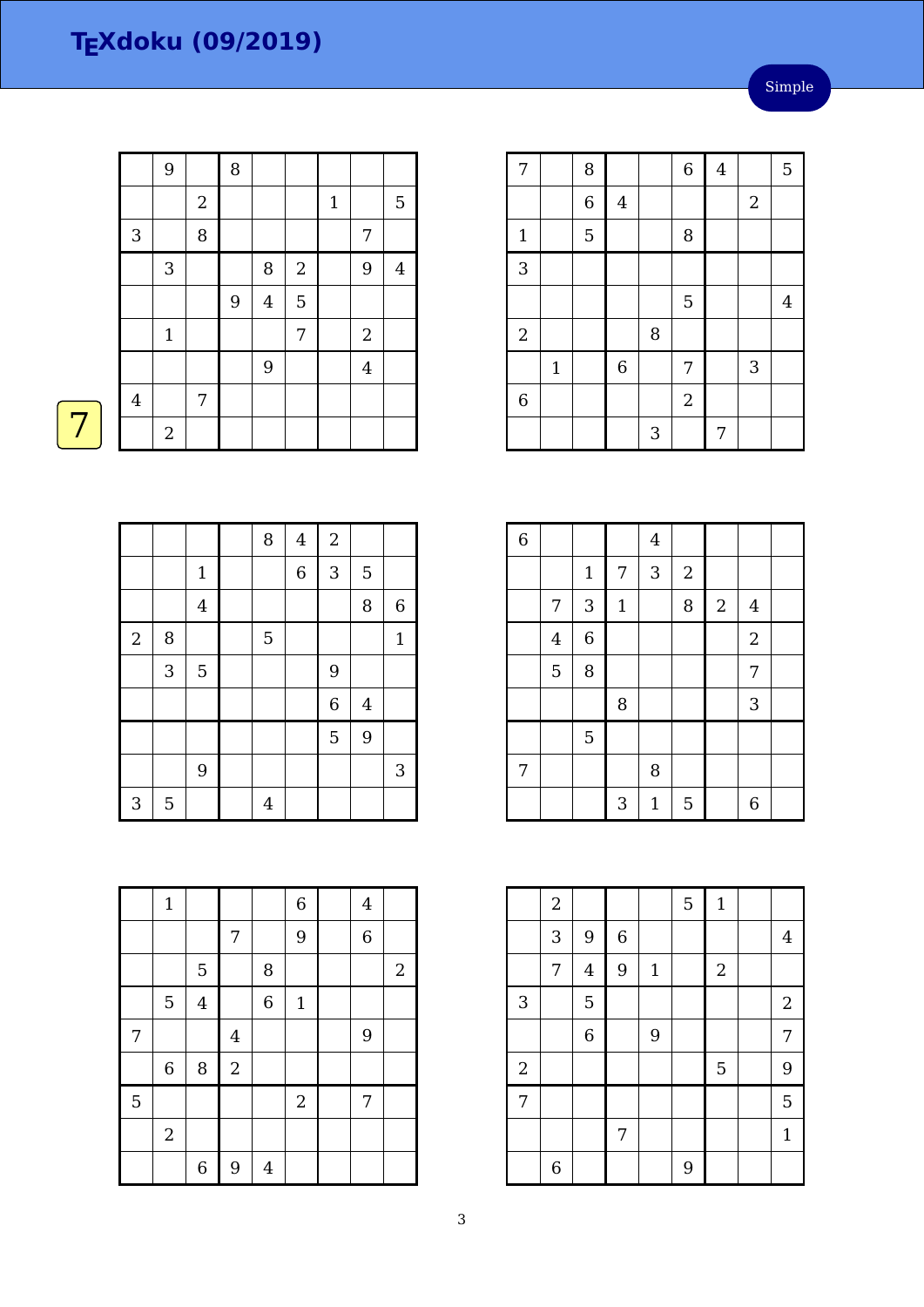Easy

|    | 8                         |              | $\overline{5}$ |                |   |                |         | 7 |                  |
|----|---------------------------|--------------|----------------|----------------|---|----------------|---------|---|------------------|
|    |                           | $9\,$        |                |                |   |                |         |   |                  |
|    | $\boldsymbol{2}$          |              | 7              |                |   | $\overline{4}$ |         |   |                  |
|    | $\overline{6}$            |              |                | $\overline{2}$ |   |                |         |   | $\overline{4}$   |
|    |                           | $\mathbf 5$  |                | 3              |   |                |         | 6 | 9                |
|    | $\ensuremath{\mathsf{3}}$ |              |                | 8              |   | $9$            |         |   |                  |
|    |                           | 7            | $\,$ 6 $\,$    |                |   |                | $\bf 4$ |   |                  |
|    |                           |              |                |                | 8 |                |         |   |                  |
| 13 |                           | $\mathbf{2}$ |                |                | 7 |                | 5       |   | $\boldsymbol{6}$ |
|    |                           |              |                |                |   |                |         |   |                  |

|                |                         |   | 8                | 9 |   |   |   | 6              |
|----------------|-------------------------|---|------------------|---|---|---|---|----------------|
|                |                         |   |                  |   |   |   |   |                |
|                |                         |   |                  |   |   |   | 9 | $\overline{2}$ |
| 7              |                         |   |                  |   |   | 5 |   |                |
| 5              | $\overline{\mathbf{4}}$ |   | $\boldsymbol{6}$ |   |   | 7 |   |                |
| $\overline{6}$ |                         |   |                  |   |   |   | 3 |                |
|                |                         | 8 |                  | 3 |   | 9 |   | 7              |
| $\sqrt{2}$     | 9                       |   | $\overline{4}$   | 7 |   |   | 8 |                |
|                |                         | 7 |                  |   | 5 |   |   | 3              |

| 3              |                |   |   |                |                |                | 9       | $\overline{2}$ |
|----------------|----------------|---|---|----------------|----------------|----------------|---------|----------------|
| $\overline{6}$ | 8              |   |   |                |                | $\overline{4}$ |         |                |
|                |                | 7 |   |                | $\sqrt{2}$     | 8              |         | 3              |
|                |                |   |   |                |                |                | $\bf 4$ |                |
| 9              | $1\,$          |   | 8 |                | $\overline{4}$ | 3              |         |                |
|                | $\overline{4}$ |   | 3 |                |                | $\mathbf{1}$   |         |                |
|                |                | 9 |   | $\overline{6}$ |                |                |         |                |
|                | 7              |   | 9 |                |                |                |         |                |
| $\mathbf{1}$   |                |   |   |                |                |                | 3       | 6              |

| 7            |                |                         |         |                | 9            |             |   | $\boldsymbol{2}$ |
|--------------|----------------|-------------------------|---------|----------------|--------------|-------------|---|------------------|
|              |                |                         |         | $\sqrt{2}$     | 5            | $\,$ 6 $\,$ | 9 |                  |
|              |                |                         | $\bf 4$ | $\overline{6}$ |              |             | 7 |                  |
| 3            |                | $\mathbf{1}$            |         | 9              |              |             |   |                  |
|              | 7              |                         |         | $\overline{4}$ |              |             | 5 |                  |
|              |                | $\overline{\mathbf{c}}$ |         | 5              | $\mathbf{1}$ |             |   |                  |
| $\mathbf{1}$ | $\,$ 6 $\,$    |                         |         |                |              |             |   | $\overline{4}$   |
|              |                |                         |         |                |              |             |   |                  |
|              | $\overline{2}$ |                         |         |                |              |             |   | 6                |

| ٠ |
|---|
|   |

|                | 9              | 5           |   |                |   | $\overline{3}$ |   |   |
|----------------|----------------|-------------|---|----------------|---|----------------|---|---|
|                |                |             |   |                |   |                |   |   |
|                |                |             |   |                |   | $\bf 4$        |   | 8 |
| 9              |                |             | 7 | 5              |   |                |   |   |
|                |                | $\mathbf 1$ |   | 8              | 3 | $\sqrt{2}$     |   |   |
|                | $\overline{4}$ |             |   | $\overline{c}$ | 9 | $\mathbf{1}$   |   |   |
| $\overline{4}$ |                |             |   | 9              |   |                | 7 |   |
|                | $\overline{2}$ |             |   |                |   |                |   | 4 |
| $\mathbf{1}$   |                | 7           |   |                | 8 |                |   | 3 |

| 9              | $\overline{\mathbf{4}}$ |                           | $\boldsymbol{2}$ | 7           |                | $\mathbf 1$ |   | $\,$ 6 $\,$  |
|----------------|-------------------------|---------------------------|------------------|-------------|----------------|-------------|---|--------------|
|                |                         | $\ensuremath{\mathsf{3}}$ |                  | $\mathbf 1$ | $\overline{6}$ |             | 9 |              |
| $\overline{2}$ |                         | $1\,$                     |                  |             | $\overline{4}$ |             |   |              |
| $\mathbf{1}$   |                         | 7                         | 9                |             |                |             |   |              |
|                | $\sqrt{2}$              |                           |                  |             |                |             |   |              |
|                | 3                       |                           |                  |             |                | 7           |   | $\sqrt{2}$   |
|                | 8                       |                           |                  |             | $\overline{c}$ | 9           |   |              |
|                |                         |                           |                  |             |                |             |   | 8            |
| $\overline{6}$ |                         | $\overline{4}$            |                  |             |                |             |   | $\mathbf{1}$ |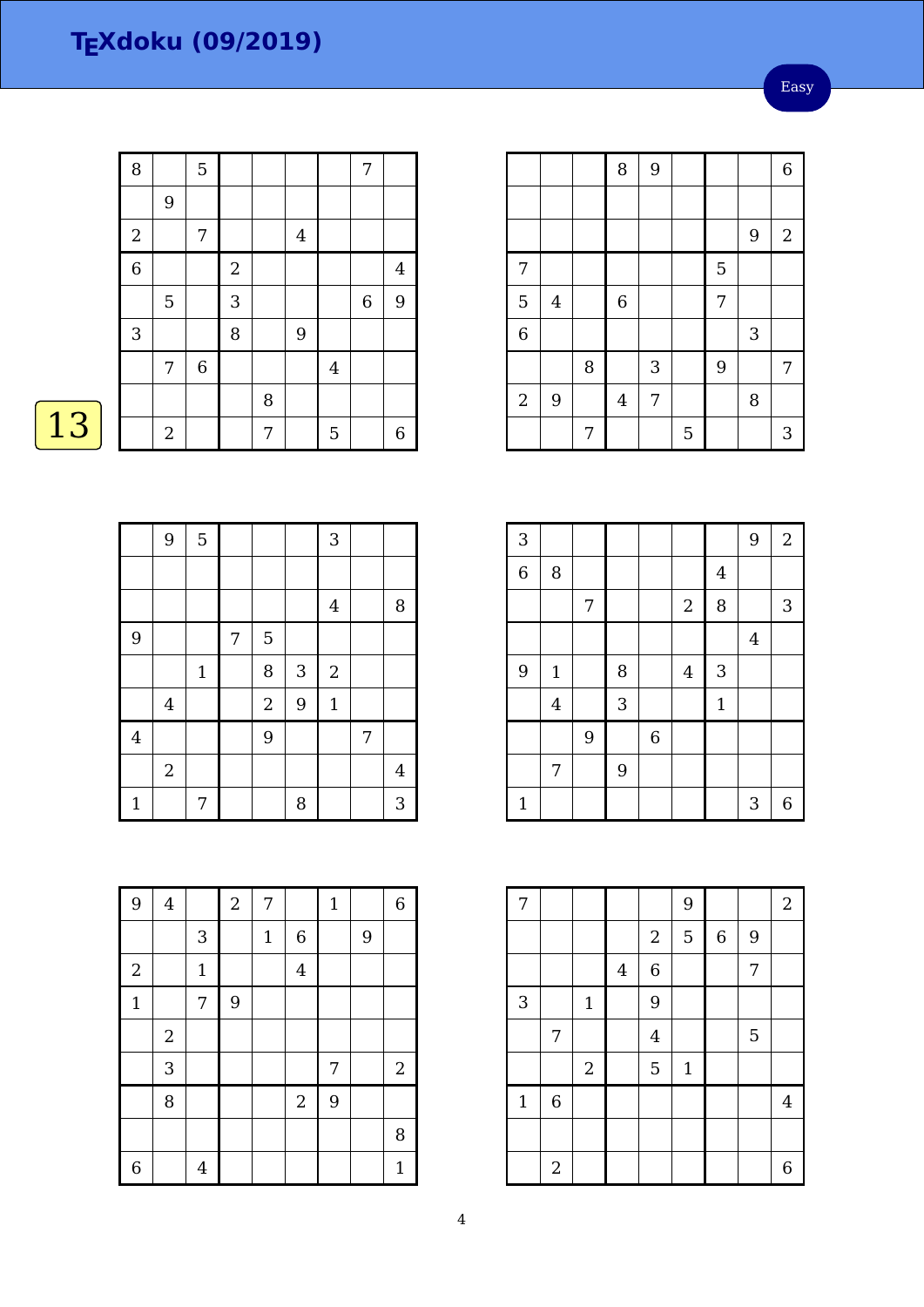Easy

|    | 8                         |                  | $\overline{5}$ |                |   |         |                | 7 |                         |
|----|---------------------------|------------------|----------------|----------------|---|---------|----------------|---|-------------------------|
|    |                           | $\boldsymbol{9}$ |                |                |   |         |                |   |                         |
|    | $\boldsymbol{2}$          |                  | 7              |                |   | $\bf 4$ |                |   |                         |
|    | $\overline{6}$            |                  |                | $\overline{2}$ |   |         |                |   | $\overline{\mathbf{4}}$ |
|    |                           | $\mathbf 5$      |                | 3              |   |         |                | 6 | 9                       |
|    | $\ensuremath{\mathsf{3}}$ |                  |                | 8              |   | $9\,$   |                |   |                         |
|    |                           | 7                | $\,$ 6 $\,$    |                |   |         | $\overline{4}$ |   |                         |
|    |                           |                  |                |                | 8 |         |                |   |                         |
| 19 |                           | $\overline{2}$   |                |                | 7 |         | 5              |   | $\boldsymbol{6}$        |
|    |                           |                  |                |                |   |         |                |   |                         |

|                |                         |   | 8              | 9 |   |   |   | 6              |
|----------------|-------------------------|---|----------------|---|---|---|---|----------------|
|                |                         |   |                |   |   |   |   |                |
|                |                         |   |                |   |   |   | 9 | $\overline{a}$ |
| 7              |                         |   |                |   |   | 5 |   |                |
| 5              | $\overline{\mathbf{4}}$ |   | $\,$ 6 $\,$    |   |   | 7 |   |                |
| $\overline{6}$ |                         |   |                |   |   |   | 3 |                |
|                |                         | 8 |                | 3 |   | 9 |   | 7              |
| $\sqrt{2}$     | 9                       |   | $\overline{4}$ | 7 |   |   | 8 |                |
|                |                         | 7 |                |   | 5 |   |   | 3              |

| $\overline{3}$ |                |   |   |                |                |              | 9       | $\overline{2}$   |
|----------------|----------------|---|---|----------------|----------------|--------------|---------|------------------|
| $\overline{6}$ | 8              |   |   |                |                | $\bf 4$      |         |                  |
|                |                | 7 |   |                | $\sqrt{2}$     | 8            |         | 3                |
|                |                |   |   |                |                |              | $\bf 4$ |                  |
| 9              | $\mathbf{1}$   |   | 8 |                | $\overline{4}$ | 3            |         |                  |
|                | $\overline{4}$ |   | 3 |                |                | $\mathbf{1}$ |         |                  |
|                |                | 9 |   | $\overline{6}$ |                |              |         |                  |
|                | 7              |   | 9 |                |                |              |         |                  |
| $\mathbf{1}$   |                |   |   |                |                |              | 3       | $\boldsymbol{6}$ |

| 7            |                |                |         |                  | 9           |         |                | $\boldsymbol{2}$ |
|--------------|----------------|----------------|---------|------------------|-------------|---------|----------------|------------------|
|              |                |                |         | $\boldsymbol{2}$ | 5           | $\,6\,$ | 9              |                  |
|              |                |                | $\bf 4$ | $\overline{6}$   |             |         | $\overline{7}$ |                  |
| 3            |                | $\mathbf{1}$   |         | 9                |             |         |                |                  |
|              | 7              |                |         | $\overline{4}$   |             |         | 5              |                  |
|              |                | $\overline{2}$ |         | 5                | $\mathbf 1$ |         |                |                  |
| $\mathbf{1}$ | $\,$ 6 $\,$    |                |         |                  |             |         |                | $\overline{4}$   |
|              |                |                |         |                  |             |         |                |                  |
|              | $\overline{2}$ |                |         |                  |             |         |                | 6                |

|                | $\overline{9}$ | 5           |   |                |   | 3              |   |   |
|----------------|----------------|-------------|---|----------------|---|----------------|---|---|
|                |                |             |   |                |   |                |   |   |
|                |                |             |   |                |   | $\overline{4}$ |   | 8 |
| 9              |                |             | 7 | 5              |   |                |   |   |
|                |                | $\mathbf 1$ |   | 8              | 3 | $\sqrt{2}$     |   |   |
|                | $\bf 4$        |             |   | $\overline{c}$ | 9 | $\mathbf 1$    |   |   |
| $\overline{4}$ |                |             |   | 9              |   |                | 7 |   |
|                | $\overline{2}$ |             |   |                |   |                |   | 4 |
| $\mathbf{1}$   |                | 7           |   |                | 8 |                |   | 3 |

| 9              | $\overline{\mathbf{4}}$ |                           | $\overline{2}$ | 7           |                  | $\mathbf 1$ |   | $\,$ 6 $\,$  |
|----------------|-------------------------|---------------------------|----------------|-------------|------------------|-------------|---|--------------|
|                |                         | $\ensuremath{\mathsf{3}}$ |                | $\mathbf 1$ | $\boldsymbol{6}$ |             | 9 |              |
| $\sqrt{2}$     |                         | $\mathbf{1}$              |                |             | $\bf 4$          |             |   |              |
| $\mathbf{1}$   |                         | 7                         | 9              |             |                  |             |   |              |
|                | $\sqrt{2}$              |                           |                |             |                  |             |   |              |
|                | 3                       |                           |                |             |                  | 7           |   | $\sqrt{2}$   |
|                | 8                       |                           |                |             | $\overline{a}$   | 9           |   |              |
|                |                         |                           |                |             |                  |             |   | 8            |
| $\overline{6}$ |                         | $\overline{4}$            |                |             |                  |             |   | $\mathbf{1}$ |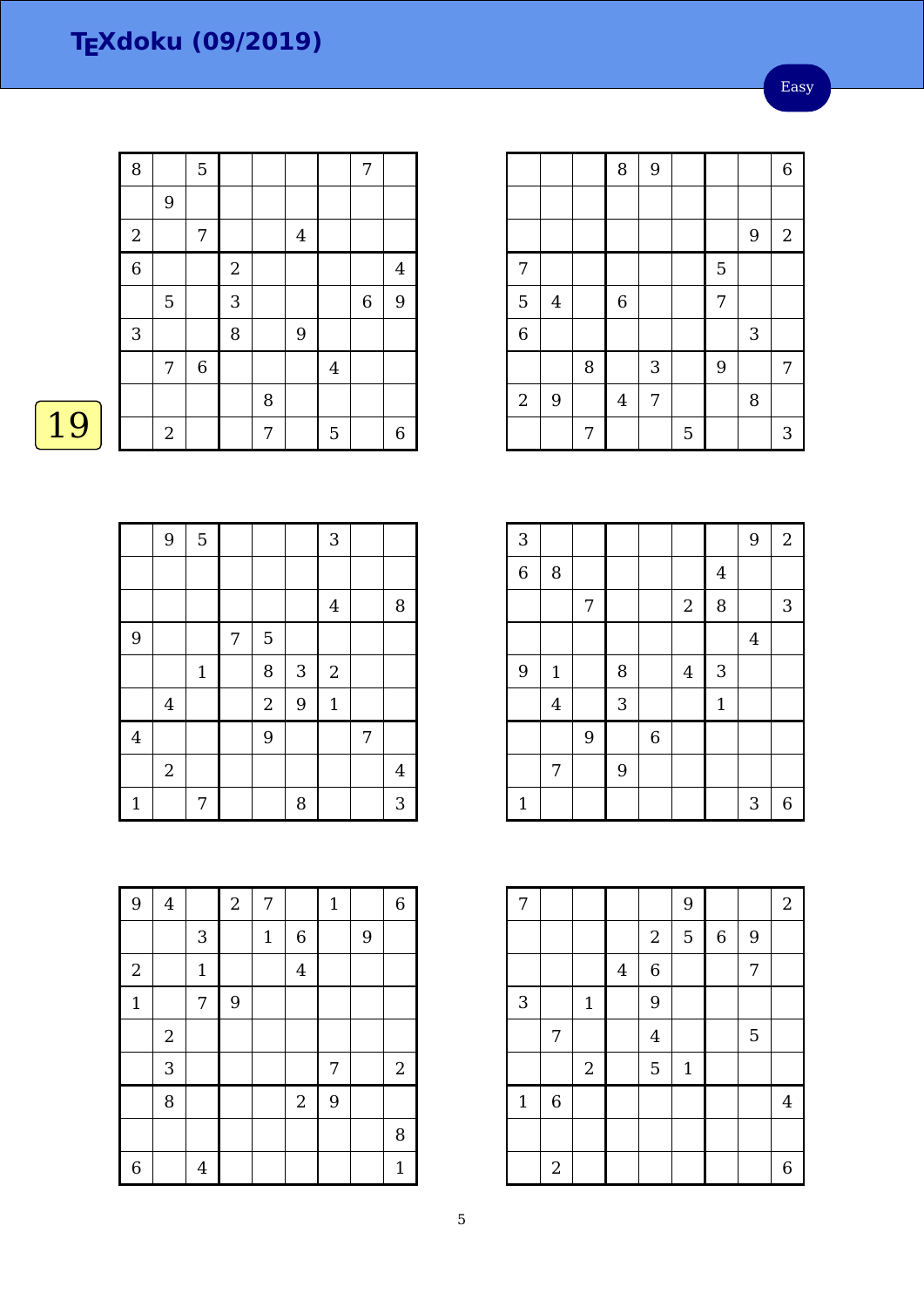Intermediate

|    |              |   | $\boldsymbol{6}$ |              |       |   |                |                |   |
|----|--------------|---|------------------|--------------|-------|---|----------------|----------------|---|
|    |              |   | 3                | 6            |       | 8 |                | 7              |   |
|    |              |   |                  | 5            | $1\,$ |   |                |                |   |
|    | $\mathbf{1}$ | 9 | 8                |              |       |   | 5              | $\,$ 6 $\,$    |   |
|    |              |   |                  |              |       |   |                | 3              | 7 |
|    |              | 7 |                  |              |       |   | $\overline{4}$ | 9              |   |
|    |              |   |                  |              |       | 5 |                | $\overline{4}$ |   |
|    | 8            |   |                  | $\mathbf{1}$ |       | 7 | 9              |                |   |
| 25 |              |   |                  | 9            |       |   | 7              |                |   |
|    |              |   |                  |              |       |   |                |                |   |

|            |                           |       |                           |       | $\overline{2}$ |                | $1\,$          |              |
|------------|---------------------------|-------|---------------------------|-------|----------------|----------------|----------------|--------------|
|            |                           |       |                           |       |                |                | $\overline{6}$ |              |
| $\sqrt{2}$ |                           |       |                           | 7     | 5              |                |                |              |
|            | $\,6\,$                   |       |                           |       | 3              |                |                |              |
|            |                           |       |                           |       |                |                | $\overline{9}$ |              |
| 8          | $\ensuremath{\mathsf{3}}$ | $\,2$ | $\mathbf{1}$              | $\,6$ |                |                |                |              |
|            |                           | 8     | $\sqrt{2}$                | 9     |                | $\overline{6}$ |                |              |
|            |                           | $1\,$ | $\ensuremath{\mathsf{3}}$ |       | 8              | 7              |                |              |
|            |                           | 9     |                           |       |                |                | 8              | $\mathbf{2}$ |

| 8              | $\mathbf 1$      |                |              |            |                |                |                  |                |
|----------------|------------------|----------------|--------------|------------|----------------|----------------|------------------|----------------|
| 5              | $\boldsymbol{2}$ | 9              |              | 8          |                |                |                  |                |
|                |                  |                |              |            | 3              |                |                  |                |
|                |                  | $\overline{4}$ |              |            |                |                |                  |                |
| $\mathbf{1}$   |                  |                |              |            |                |                |                  |                |
| $\overline{2}$ | 3                | 8              |              |            |                |                | 7                | $\overline{4}$ |
|                |                  |                | $\mathbf{1}$ |            |                | $\overline{4}$ | $\boldsymbol{2}$ |                |
| 7              |                  |                |              | $\sqrt{3}$ | $\overline{4}$ |                | 8                | 5              |
|                | 8                |                | 5            | $\sqrt{2}$ |                | 9              |                  | 7              |

| $\mathbf{1}$   |            |                |   | 8           | $\sqrt{2}$     | $\mathbf{3}$ |              |   |
|----------------|------------|----------------|---|-------------|----------------|--------------|--------------|---|
|                |            | $\overline{2}$ |   |             | 7              |              | 6            |   |
|                |            | 6              |   |             |                |              |              | 8 |
|                |            |                |   | $\,$ 6 $\,$ | 8              |              |              |   |
|                |            | $\overline{4}$ |   |             |                |              |              |   |
| $\overline{5}$ | 7          | 3              |   | $\sqrt{2}$  |                |              |              |   |
| $\overline{4}$ |            |                |   |             |                |              |              |   |
| 3              | $\sqrt{2}$ | $\mathbf{1}$   |   | 7           | 5              |              |              |   |
|                | 5          |                | 8 |             | $\overline{4}$ | $\sqrt{2}$   | $\mathbf{1}$ |   |

L

|   | 3              | $\mathbf{1}$ |                | 5 |                  |                  |       |              |
|---|----------------|--------------|----------------|---|------------------|------------------|-------|--------------|
| 8 | 7              |              |                |   |                  | 9                |       |              |
| 6 | 9              |              |                |   | 3                |                  | 7     |              |
|   | $\overline{6}$ |              |                |   |                  | 8                |       |              |
|   | 8              |              |                |   | $\boldsymbol{2}$ |                  |       |              |
|   |                | $\sqrt{2}$   | $\overline{5}$ |   |                  |                  | $1\,$ | 7            |
|   |                |              | 9              |   | 7                |                  |       | 5            |
|   |                |              |                |   |                  |                  |       | $\mathbf{1}$ |
|   |                |              |                |   |                  | $\boldsymbol{6}$ | 8     |              |

| 9              |                |       |                  | $\,$ 6 $\,$  |                |                |
|----------------|----------------|-------|------------------|--------------|----------------|----------------|
| 8              | $\bf 4$        | $1\,$ | 3                | 9            | $\overline{7}$ | 5              |
| 3              |                |       |                  | 8            |                |                |
|                | $\overline{6}$ |       | 5                |              |                |                |
| 5              | $1\,$          |       |                  |              | 6              |                |
|                |                |       |                  |              | $\overline{4}$ |                |
|                | 8              |       | $\boldsymbol{6}$ | 7            |                | $\overline{4}$ |
|                | 5              |       | 9                | $\mathbf{1}$ | 3              |                |
| $\overline{4}$ |                | 8     |                  |              |                |                |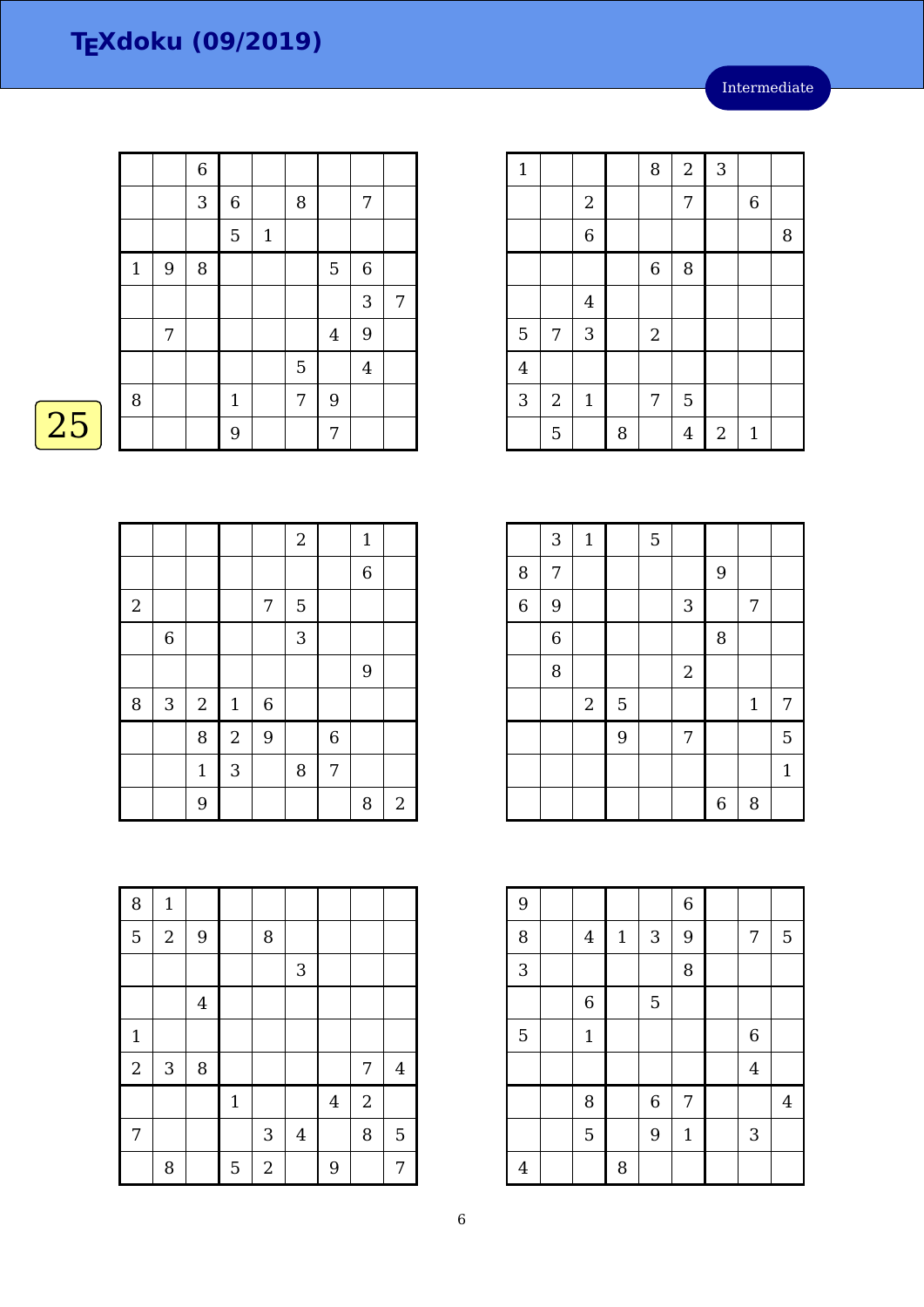|    |                |            | $\mathbf{1}$ | 8                |            |                | 9              |                  |  |
|----|----------------|------------|--------------|------------------|------------|----------------|----------------|------------------|--|
|    |                |            |              | $\boldsymbol{2}$ |            | $1\,$          | $\overline{4}$ |                  |  |
|    |                |            |              |                  | $\,6\,$    | $\overline{7}$ |                |                  |  |
|    |                | 8          |              |                  | 9          |                | $\,6\,$        | $\boldsymbol{4}$ |  |
|    |                |            |              |                  |            | $\overline{4}$ | 5              | 9                |  |
|    | 9              |            | $\mathbf{2}$ | $1\,$            |            |                |                | $\overline{7}$   |  |
|    | $\overline{6}$ |            |              |                  |            | 8              |                |                  |  |
|    |                |            |              |                  | $\sqrt{2}$ |                |                |                  |  |
| 31 | 7              | $\sqrt{2}$ | 9            | $\overline{4}$   |            |                |                |                  |  |

|            |                | 9              |             | $\, 8$       |       | $\mathbf 1$    |             |                |
|------------|----------------|----------------|-------------|--------------|-------|----------------|-------------|----------------|
|            | 7              | 8              |             |              |       |                |             |                |
|            |                | $\overline{2}$ |             |              |       | $\overline{7}$ |             |                |
|            | $\mathbf{3}$   |                |             | $\mathbf{1}$ |       | $\overline{2}$ | $\, 8$      |                |
|            | 6              |                |             |              |       | 9              |             | $\overline{4}$ |
|            |                |                | $\,$ 6 $\,$ |              |       |                | $\mathbf 1$ |                |
| $\sqrt{2}$ | 8              |                |             | 7            | $1\,$ |                |             | $\overline{9}$ |
| 7          | $\overline{4}$ |                |             |              | 9     |                |             | 8              |

|                |                | $\overline{6}$ |             | 3           |             |   |                |   |
|----------------|----------------|----------------|-------------|-------------|-------------|---|----------------|---|
| 8              |                |                | $\,$ 6 $\,$ | $1\,$       |             |   |                |   |
| 9              | $\overline{5}$ |                |             |             |             |   |                |   |
| $\overline{4}$ |                |                |             | 9           | 8           |   | $\overline{6}$ |   |
|                |                | 3              | $\bf 4$     |             | 7           |   | 8              |   |
|                |                |                |             | $\,$ 6 $\,$ |             |   | 5              |   |
|                |                |                |             |             |             |   |                |   |
|                | $\mathbf{1}$   | $\overline{5}$ |             |             | $\,$ 6 $\,$ |   |                |   |
|                |                |                | 7           |             |             | 9 |                | 4 |

|                |             | $\mathbf 1$    |                |                | 5 | $\bf 4$     |              |                |
|----------------|-------------|----------------|----------------|----------------|---|-------------|--------------|----------------|
| 3              |             |                | $\overline{4}$ |                |   |             |              |                |
| $\overline{7}$ |             |                |                |                | 3 |             |              |                |
| $\mathbf 1$    |             |                | 3              |                |   |             |              |                |
|                | $\,$ 6 $\,$ | 8              |                |                |   |             |              |                |
|                |             | $\overline{4}$ |                |                |   |             | 8            |                |
|                |             |                |                | $\overline{6}$ |   | 7           | 3            |                |
|                |             |                | 9              | $\mathbf 1$    | 8 | $\,$ 6 $\,$ |              | $\overline{4}$ |
|                |             |                | 5              |                |   |             | $\mathbf{1}$ | 8              |

|             | $\overline{5}$ |                |                |   | 8              | 9                       | $\sqrt{2}$       |            |
|-------------|----------------|----------------|----------------|---|----------------|-------------------------|------------------|------------|
|             |                |                |                |   | 5              | $\overline{\mathbf{4}}$ |                  |            |
| 9           |                | $\overline{4}$ | 3              |   | $\overline{2}$ |                         | $\boldsymbol{6}$ |            |
|             |                |                | $\overline{6}$ |   |                |                         |                  |            |
| $\,$ 6 $\,$ |                |                | 5              |   |                |                         | 7                |            |
|             |                |                |                |   |                |                         | 9                | $\sqrt{3}$ |
|             | $\overline{4}$ | $\overline{6}$ |                | 8 |                | 3                       |                  | 5          |
| 3           |                |                |                |   |                |                         |                  |            |
|             | 9              | 8              |                |   |                |                         |                  |            |

| $\overline{4}$ | 9                |                |              |                  |                |                | 3              |   |
|----------------|------------------|----------------|--------------|------------------|----------------|----------------|----------------|---|
|                |                  |                |              |                  |                |                |                |   |
|                | $\boldsymbol{2}$ |                | $\mathbf{3}$ |                  |                |                | 7              |   |
|                | 7                | $\overline{6}$ |              |                  | $\mathbf{1}$   |                |                | 5 |
|                |                  |                |              |                  | $\overline{2}$ |                |                |   |
| 9              | $1\,$            |                | $\,$ 6 $\,$  |                  |                |                |                |   |
|                |                  | $\sqrt{2}$     |              |                  | 5              | 7              | $\overline{4}$ |   |
|                |                  |                |              |                  |                |                |                |   |
| $\mathbf{1}$   |                  |                | 5            | $\boldsymbol{2}$ | 9              |                |                | 3 |
|                |                  |                | $\mathbf{1}$ | 3                | 6              | $\overline{4}$ |                |   |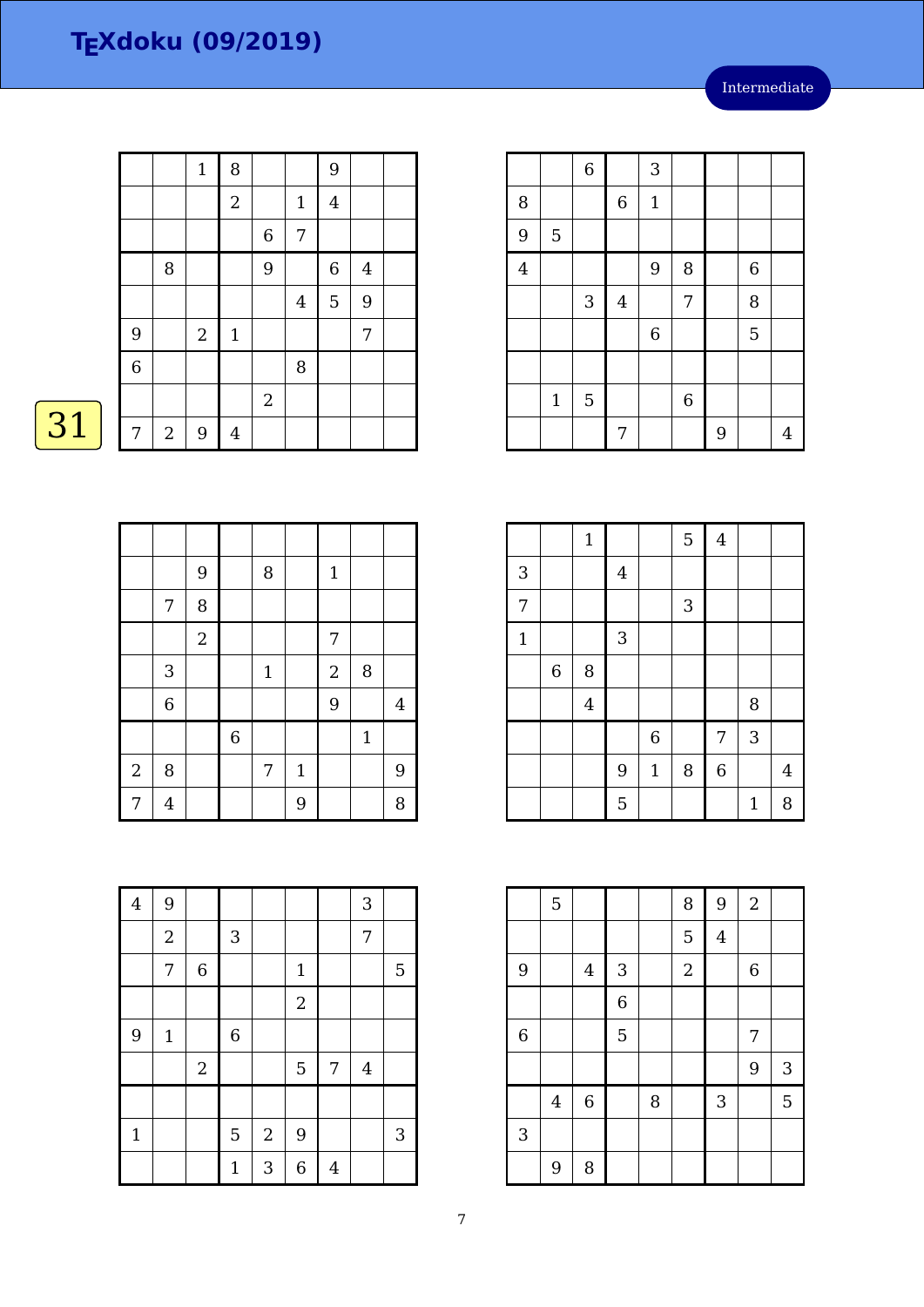|    |                |            | $\mathbf{1}$   | 8                |            |                | 9              |                |  |
|----|----------------|------------|----------------|------------------|------------|----------------|----------------|----------------|--|
|    |                |            |                | $\boldsymbol{2}$ |            | $1\,$          | $\overline{4}$ |                |  |
|    |                |            |                |                  | $\,6\,$    | $\sqrt{ }$     |                |                |  |
|    |                | 8          |                |                  | 9          |                | $\,$ 6 $\,$    | $\overline{4}$ |  |
|    |                |            |                |                  |            | $\overline{4}$ | $\overline{5}$ | 9              |  |
|    | 9              |            | $\overline{2}$ | $\mathbf{1}$     |            |                |                | 7              |  |
|    | $\overline{6}$ |            |                |                  |            | 8              |                |                |  |
|    |                |            |                |                  | $\sqrt{2}$ |                |                |                |  |
| 37 | 7              | $\sqrt{2}$ | 9              | $\overline{4}$   |            |                |                |                |  |

|                |                | 9              |             | $\, 8$       |              | $\mathbf{1}$   |              |                |
|----------------|----------------|----------------|-------------|--------------|--------------|----------------|--------------|----------------|
|                | 7              | 8              |             |              |              |                |              |                |
|                |                | $\overline{2}$ |             |              |              | 7              |              |                |
|                | 3              |                |             | $\mathbf{1}$ |              | $\overline{c}$ | 8            |                |
|                | $\overline{6}$ |                |             |              |              | 9              |              | $\overline{4}$ |
|                |                |                | $\,$ 6 $\,$ |              |              |                | $\mathbf{1}$ |                |
| $\overline{a}$ | 8              |                |             | 7            | $\mathbf{1}$ |                |              | 9              |
| $\overline{7}$ | $\overline{4}$ |                |             |              | 9            |                |              | 8              |

|                |             | $\overline{6}$ |                | 3            |                |   |   |   |
|----------------|-------------|----------------|----------------|--------------|----------------|---|---|---|
| 8              |             |                | $\,6\,$        | $\mathbf{1}$ |                |   |   |   |
| $\overline{9}$ | $\mathbf 5$ |                |                |              |                |   |   |   |
| $\overline{4}$ |             |                |                | 9            | 8              |   | 6 |   |
|                |             | 3              | $\overline{4}$ |              | 7              |   | 8 |   |
|                |             |                |                | $\,$ 6 $\,$  |                |   | 5 |   |
|                |             |                |                |              |                |   |   |   |
|                | $\mathbf 1$ | $\overline{5}$ |                |              | $\overline{6}$ |   |   |   |
|                |             |                | 7              |              |                | 9 |   | 4 |

|                |       | $\mathbf 1$             |              |              | 5 | $\bf 4$     |              |                |
|----------------|-------|-------------------------|--------------|--------------|---|-------------|--------------|----------------|
| 3              |       |                         | $\bf 4$      |              |   |             |              |                |
| $\overline{7}$ |       |                         |              |              | 3 |             |              |                |
| $\mathbf{1}$   |       |                         | $\mathbf{3}$ |              |   |             |              |                |
|                | $\,6$ | 8                       |              |              |   |             |              |                |
|                |       | $\overline{\mathbf{4}}$ |              |              |   |             | 8            |                |
|                |       |                         |              | $\,$ 6 $\,$  |   | 7           | 3            |                |
|                |       |                         | 9            | $\mathbf{1}$ | 8 | $\,$ 6 $\,$ |              | $\overline{4}$ |
|                |       |                         | 5            |              |   |             | $\mathbf{1}$ | 8              |

|                | $\mathbf 5$    |                |                |   | 8              | 9                       | $\sqrt{2}$  |                           |
|----------------|----------------|----------------|----------------|---|----------------|-------------------------|-------------|---------------------------|
|                |                |                |                |   | 5              | $\overline{\mathbf{4}}$ |             |                           |
| 9              |                | $\overline{4}$ | 3              |   | $\overline{2}$ |                         | $\,$ 6 $\,$ |                           |
|                |                |                | $\overline{6}$ |   |                |                         |             |                           |
| $\overline{6}$ |                |                | 5              |   |                |                         | 7           |                           |
|                |                |                |                |   |                |                         | 9           | $\ensuremath{\mathsf{3}}$ |
|                | $\overline{4}$ | $\overline{6}$ |                | 8 |                | 3                       |             | 5                         |
| 3              |                |                |                |   |                |                         |             |                           |
|                | 9              | 8              |                |   |                |                         |             |                           |

| $\overline{4}$ | 9           |             |                |                  |                |                | 3              |   |
|----------------|-------------|-------------|----------------|------------------|----------------|----------------|----------------|---|
|                | $\sqrt{2}$  |             | $\mathbf{3}$   |                  |                |                | $\overline{7}$ |   |
|                | 7           | $\,$ 6 $\,$ |                |                  | $\mathbf 1$    |                |                | 5 |
|                |             |             |                |                  | $\overline{2}$ |                |                |   |
| 9              | $\mathbf 1$ |             | $\overline{6}$ |                  |                |                |                |   |
|                |             | $\,2$       |                |                  | 5              | 7              | $\overline{4}$ |   |
|                |             |             |                |                  |                |                |                |   |
| $\mathbf{1}$   |             |             | 5              | $\boldsymbol{2}$ | 9              |                |                | 3 |
|                |             |             | $\mathbf 1$    | 3                | 6              | $\overline{4}$ |                |   |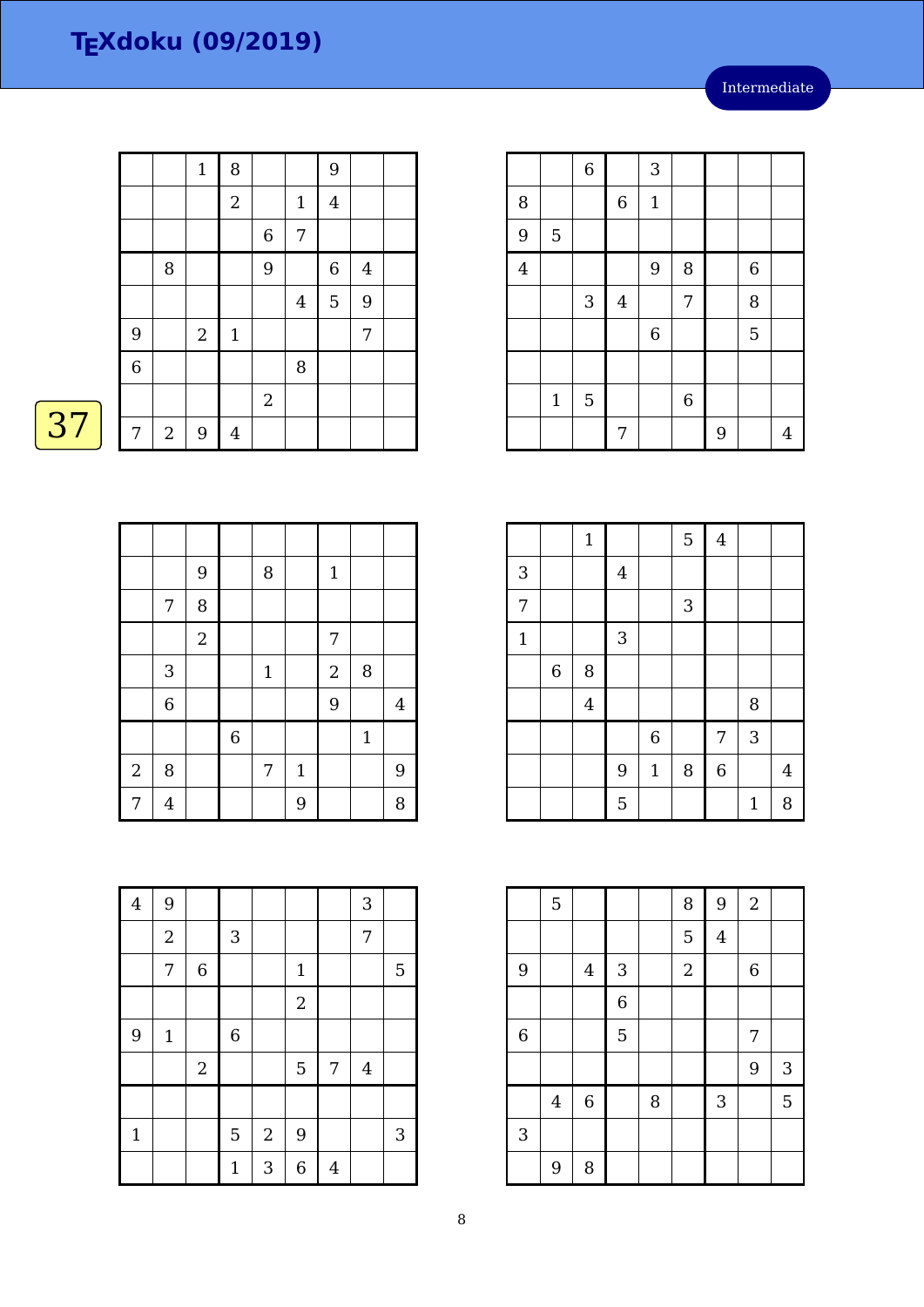Intermediate

|    | 8              | 7 |              | 9              |                |       | $\overline{2}$ | $\boldsymbol{6}$ |                |
|----|----------------|---|--------------|----------------|----------------|-------|----------------|------------------|----------------|
|    |                |   |              |                | $\mathbf{3}$   |       |                | 9                |                |
|    |                | 9 |              | $\mathbf{1}$   | $\overline{2}$ |       |                | 8                |                |
|    |                | 5 | $\mathbf{1}$ |                |                |       |                |                  |                |
|    | $\overline{2}$ |   |              |                | $\overline{7}$ | $9\,$ |                |                  |                |
|    |                |   |              | 3              |                |       |                | $\boldsymbol{2}$ |                |
|    |                |   |              |                | 8              |       |                | $\mathbf{1}$     | $\overline{2}$ |
|    |                |   |              | $\overline{2}$ |                | 7     |                |                  |                |
| 43 |                |   |              |                | 5              |       | 9              |                  |                |

|              |   |            | 9              | $\sqrt{3}$       |                |                |                |         |
|--------------|---|------------|----------------|------------------|----------------|----------------|----------------|---------|
|              | 5 |            | 7              |                  |                |                |                |         |
| 8            | 7 | $\sqrt{2}$ |                |                  | $\overline{4}$ |                |                |         |
| 9            |   |            |                |                  |                | $\overline{7}$ | $\mathbf{3}$   | $\bf 4$ |
|              |   |            |                | 7                |                |                | 9              |         |
|              |   |            |                | $\boldsymbol{2}$ |                |                |                |         |
|              |   | 5          |                |                  | 8              | 9              |                |         |
| $\mathbf{1}$ |   |            | $\overline{5}$ |                  |                | $\overline{2}$ |                |         |
|              | 8 |            |                |                  |                |                | $\overline{4}$ | 7       |

|   | $\overline{4}$            |                |   |         |            |                  |            | 9              |
|---|---------------------------|----------------|---|---------|------------|------------------|------------|----------------|
|   |                           | 8              |   |         |            |                  | $\sqrt{2}$ | $\overline{4}$ |
|   |                           | 3              |   |         | $\sqrt{2}$ | $\boldsymbol{6}$ |            | 8              |
| 3 |                           | $\overline{4}$ |   | 7       | 8          | 9                |            | 5              |
|   |                           |                |   |         |            |                  |            |                |
| 6 | 9                         | 5              |   |         |            |                  |            |                |
| 8 |                           | $\,$ 6 $\,$    | 9 |         |            |                  | 7          |                |
|   | $\ensuremath{\mathsf{3}}$ |                |   | $\bf 4$ |            | $\sqrt{2}$       | 8          | $\,$ 6 $\,$    |
|   |                           |                |   |         |            |                  |            |                |

| $\mathbf{1}$   | $\,$ 6 $\,$ | 8            |                  | 5              |                |             |
|----------------|-------------|--------------|------------------|----------------|----------------|-------------|
| 9              |             |              | $\overline{5}$   | $\overline{2}$ |                |             |
|                | 8           |              | $\mathbf{1}$     |                |                |             |
| 5              |             | $\,$ 6 $\,$  | 8                |                |                |             |
| $\overline{6}$ |             | $\mathbf{1}$ |                  |                |                | 9           |
| 7              |             | 9            | $\sqrt{3}$       |                | $\overline{2}$ | 8           |
|                |             |              |                  |                |                |             |
|                |             |              |                  |                | 9              | $\,$ 6 $\,$ |
|                |             |              | $\boldsymbol{2}$ |                | 7              |             |

| $\overline{7}$ | $\,$ 6 $\,$    |                |                         |                  | 9           |                  | $\mathbf 1$    | $\overline{4}$ |
|----------------|----------------|----------------|-------------------------|------------------|-------------|------------------|----------------|----------------|
|                | $\overline{9}$ |                | $\sqrt{3}$              |                  |             | $\boldsymbol{2}$ |                |                |
|                | 3              |                |                         | $\overline{6}$   |             |                  |                |                |
| $\sqrt{2}$     |                |                |                         | $\overline{4}$   | 5           | $1\,$            |                |                |
| $\overline{4}$ |                |                |                         |                  | 3           |                  |                |                |
|                |                |                |                         | $\boldsymbol{2}$ |             |                  | 7              |                |
|                |                | 7              | $\overline{\mathbf{4}}$ |                  |             |                  | $\overline{2}$ |                |
| 3              |                | $\overline{5}$ |                         |                  | $\,$ 6 $\,$ |                  |                |                |
|                |                |                |                         | 9                | 7           |                  |                |                |

|              |              | $\,$ 6 $\,$  |                |   |   | 3           |            |            |
|--------------|--------------|--------------|----------------|---|---|-------------|------------|------------|
| 9            |              |              | $\mathbf 1$    |   | 3 | $\,$ 6 $\,$ |            |            |
| $\mathbf{1}$ |              |              |                | 7 |   | 9           |            | 8          |
|              | $\mathbf{1}$ |              |                |   |   |             |            |            |
| 3            | 9            |              |                |   |   | 8           | $\sqrt{2}$ |            |
|              |              | $\sqrt{2}$   | $\overline{5}$ |   |   |             |            | $\sqrt{3}$ |
|              |              |              |                |   |   | 5           |            |            |
|              | $\,$ 6 $\,$  | $\mathbf{3}$ | $\sqrt{2}$     |   | 7 |             |            |            |
|              |              |              |                |   | 6 |             | 7          |            |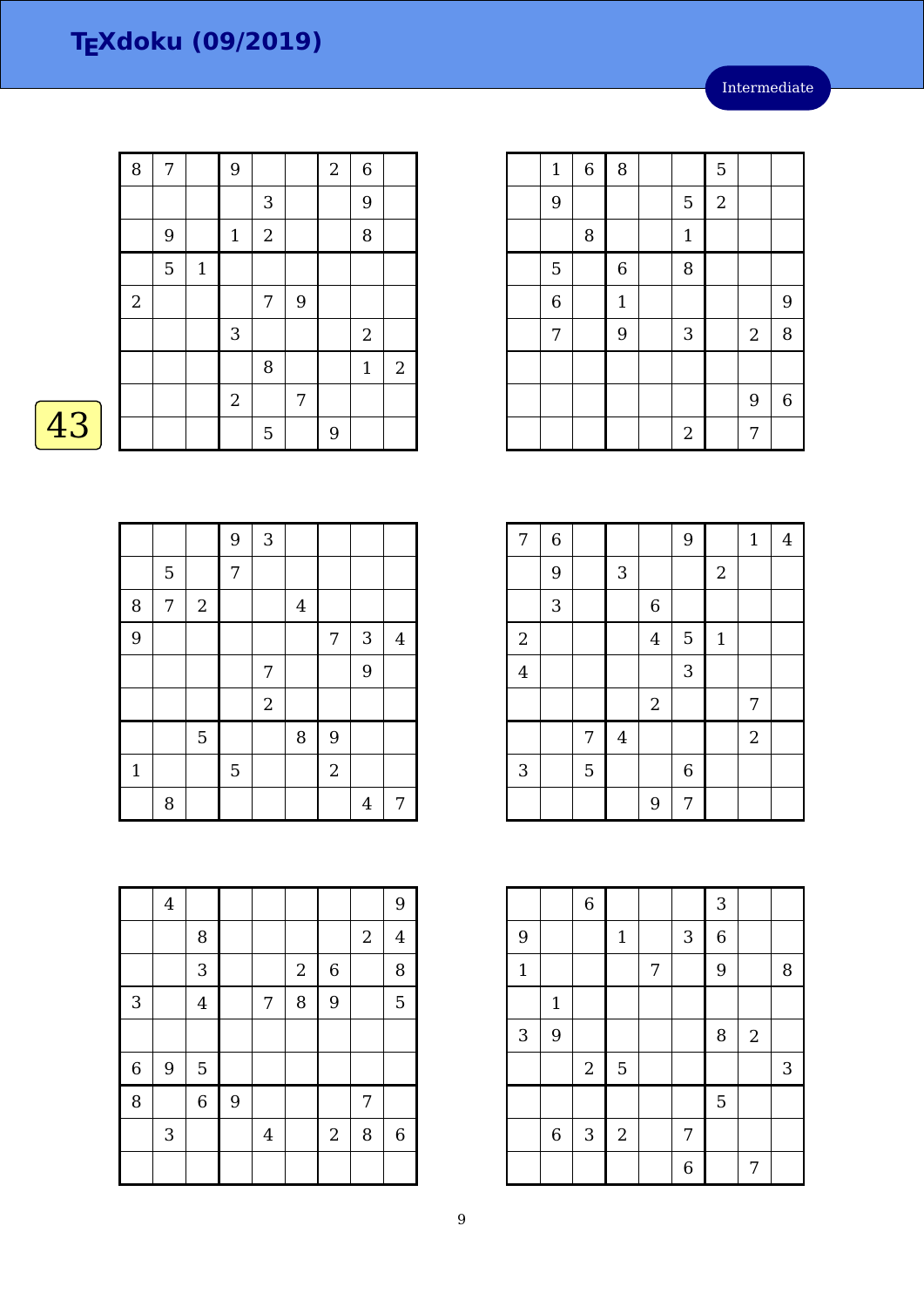Expert

| $\overline{6}$<br>9<br>$\overline{4}$<br>$\overline{6}$<br>7<br>$\boldsymbol{2}$<br>$\bf 4$<br>$\overline{5}$<br>$\mathbf{1}$<br>5<br>8<br>$\sqrt{2}$<br>$\bf 4$ |                |
|------------------------------------------------------------------------------------------------------------------------------------------------------------------|----------------|
|                                                                                                                                                                  |                |
|                                                                                                                                                                  |                |
|                                                                                                                                                                  |                |
|                                                                                                                                                                  | 9              |
| $\sqrt{2}$<br>$\boldsymbol{6}$<br>$\mathbf 1$                                                                                                                    |                |
|                                                                                                                                                                  |                |
| $\mathbf{1}$<br>9<br>$\bf 4$                                                                                                                                     | 7              |
| 9<br>$\mathbf{1}$                                                                                                                                                | $\overline{c}$ |
| 5<br>$\boldsymbol{6}$<br>9<br>$\bf 4$                                                                                                                            |                |

 $\overline{2}$ 

| $\overline{9}$ | $\boldsymbol{2}$ |                | $\mathbf 1$    |                | 3              |            | $\overline{4}$ |
|----------------|------------------|----------------|----------------|----------------|----------------|------------|----------------|
|                |                  |                | 7              |                | $\overline{2}$ |            |                |
|                |                  | $\sqrt{3}$     |                |                | 5              |            |                |
|                | 9                |                | 5              | 7              |                |            |                |
|                | $\overline{6}$   |                | 9              |                |                |            |                |
| 7              |                  |                |                | $\overline{4}$ |                |            |                |
| 3              |                  |                | $\overline{4}$ | $\overline{6}$ | 7              | 5          |                |
| $\mathbf{1}$   | 7                |                |                | 9              |                | $\sqrt{2}$ |                |
|                |                  | $\overline{4}$ |                |                |                | 9          |                |

|                |   |            |       |                  |         | $\sqrt{2}$ |                |
|----------------|---|------------|-------|------------------|---------|------------|----------------|
| $\mathbf 1$    |   |            | 7     | $\boldsymbol{2}$ |         |            |                |
|                |   |            |       | 3                | $\bf 4$ |            |                |
| $\overline{4}$ |   |            | $1\,$ | $\overline{7}$   |         | 9          |                |
|                |   |            |       |                  |         | 5          |                |
|                |   |            | 5     |                  | 3       |            | $\mathbf 1$    |
|                |   | $\sqrt{2}$ |       |                  |         |            | 8              |
|                | 5 | 3          |       |                  | 9       |            | $\overline{2}$ |
|                |   | 7          |       | $\overline{4}$   |         |            | 3              |

|                |             |              | $\bf 4$ |   | $\mathbf 1$ |                | 5 |                |
|----------------|-------------|--------------|---------|---|-------------|----------------|---|----------------|
| $\overline{4}$ |             | 3            |         | 8 | 9           |                |   |                |
|                |             | 5            |         | 7 | 3           | $\overline{9}$ |   |                |
| 7              | $\,$ 6 $\,$ | 8            |         |   |             |                |   |                |
|                |             |              |         |   |             | $\overline{4}$ |   | 8              |
| 9              | $\mathbf 1$ |              |         |   |             |                |   | $\overline{6}$ |
|                |             |              |         |   |             | 8              |   | 5              |
|                |             | $\mathbf{1}$ |         |   |             |                |   |                |
| 5              |             |              |         |   |             | 7              | 6 |                |

|                |                | 7 | $\mathbf 1$ |            |                  | $\bf 4$     |   |   |
|----------------|----------------|---|-------------|------------|------------------|-------------|---|---|
|                |                |   |             | $\sqrt{2}$ |                  |             |   |   |
| 5              |                |   |             |            | $\overline{4}$   |             |   |   |
| $\mathbf{1}$   |                |   |             |            |                  | $\,$ 6 $\,$ | 9 |   |
| 8              |                |   | $\,$ 6 $\,$ |            | $\overline{7}$   |             |   |   |
| $\overline{4}$ |                |   |             |            |                  |             | 5 | 7 |
|                |                |   | 7           |            | $\boldsymbol{2}$ | $\mathbf 1$ |   |   |
|                | $\overline{5}$ |   |             |            | 9                |             |   |   |
| $\overline{6}$ |                |   |             | 8          | 5                |             |   |   |

|                | $\boldsymbol{2}$ |   |             |                |                |                | $\mathbf{1}$   |
|----------------|------------------|---|-------------|----------------|----------------|----------------|----------------|
| $\overline{4}$ |                  |   |             | 3              |                |                | $\overline{6}$ |
|                | 5                | 7 | $\mathbf 1$ |                |                |                |                |
| 9              |                  |   |             | $\,$ 6 $\,$    |                | $\mathbf{3}$   |                |
|                | $\,$ 6 $\,$      | 5 |             |                |                |                |                |
| $\mathbf 1$    |                  |   | $\sqrt{2}$  | 5              | $\bf 4$        |                |                |
|                | $\mathbf 1$      |   |             | $\overline{4}$ | $\overline{6}$ |                | 7              |
|                |                  |   | 3           |                | $\overline{2}$ | $\overline{5}$ | $\overline{4}$ |
|                |                  |   |             |                |                |                |                |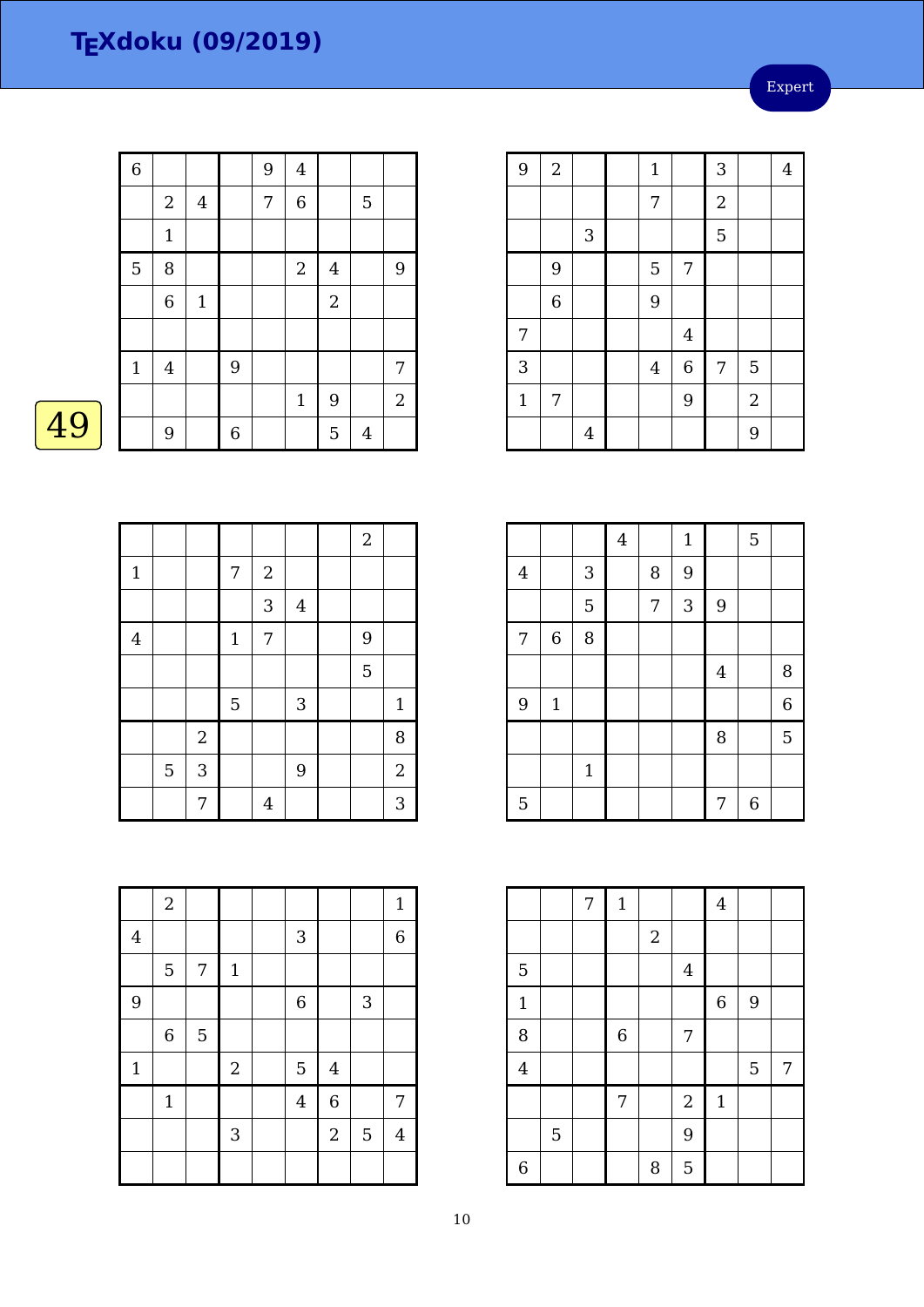Expert

|    | $\overline{6}$ |                  |                |             | 9 | $\overline{4}$   |                |                  |                |
|----|----------------|------------------|----------------|-------------|---|------------------|----------------|------------------|----------------|
|    |                | $\overline{c}$   | $\overline{4}$ |             | 7 | $\boldsymbol{6}$ |                | 5                |                |
|    |                | $1\,$            |                |             |   |                  |                |                  |                |
|    | 5              | 8                |                |             |   | $\boldsymbol{2}$ | $\overline{4}$ |                  | 9              |
|    |                | $\,$ 6 $\,$      | $\mathbf{1}$   |             |   |                  | $\sqrt{2}$     |                  |                |
|    |                |                  |                |             |   |                  |                |                  |                |
|    | $\mathbf{1}$   | $\overline{4}$   |                | 9           |   |                  |                |                  | $\overline{7}$ |
|    |                |                  |                |             |   | $1\,$            | 9              |                  | $\overline{c}$ |
| 55 |                | $\boldsymbol{9}$ |                | $\,$ 6 $\,$ |   |                  | 5              | $\boldsymbol{4}$ |                |
|    |                |                  |                |             |   |                  |                |                  |                |

 $\overline{2}$ 

| 9              | $\sqrt{2}$     |                | $\mathbf{1}$   |                         | 3              |                | $\overline{4}$ |
|----------------|----------------|----------------|----------------|-------------------------|----------------|----------------|----------------|
|                |                |                | 7              |                         | $\overline{2}$ |                |                |
|                |                | $\mathbf{3}$   |                |                         | 5              |                |                |
|                | 9              |                | 5              | 7                       |                |                |                |
|                | $\overline{6}$ |                | 9              |                         |                |                |                |
| 7              |                |                |                | $\overline{\mathbf{4}}$ |                |                |                |
| $\overline{3}$ |                |                | $\overline{4}$ | $\overline{6}$          | 7              | 5              |                |
| $\mathbf{1}$   | 7              |                |                | 9                       |                | $\overline{2}$ |                |
|                |                | $\overline{4}$ |                |                         |                | 9              |                |

| - 3<br><b>Contract Contract Contract Contract Contract Contract Contract Contract Contract Contract Contract Contract Co</b> | - 3<br><b>Contract Contract Contract Contract Contract Contract Contract Contract Contract Contract Contract Contract Co</b> |
|------------------------------------------------------------------------------------------------------------------------------|------------------------------------------------------------------------------------------------------------------------------|
|                                                                                                                              |                                                                                                                              |

|              |   |            |                |            |         | $\boldsymbol{2}$ |                |
|--------------|---|------------|----------------|------------|---------|------------------|----------------|
| $\mathbf{1}$ |   |            | 7              | $\sqrt{2}$ |         |                  |                |
|              |   |            |                | 3          | $\bf 4$ |                  |                |
| $\bf 4$      |   |            | $1\,$          | 7          |         | 9                |                |
|              |   |            |                |            |         | 5                |                |
|              |   |            | $\overline{5}$ |            | 3       |                  | $\mathbf{1}$   |
|              |   | $\sqrt{2}$ |                |            |         |                  | 8              |
|              | 5 | 3          |                |            | 9       |                  | $\overline{2}$ |
|              |   | 7          |                | 4          |         |                  | 3              |

|                |                |             | $\overline{4}$ |   | $\mathbf{1}$ |                | 5 |                  |
|----------------|----------------|-------------|----------------|---|--------------|----------------|---|------------------|
| $\overline{4}$ |                | 3           |                | 8 | 9            |                |   |                  |
|                |                | 5           |                | 7 | 3            | 9              |   |                  |
| 7              | $\overline{6}$ | 8           |                |   |              |                |   |                  |
|                |                |             |                |   |              | $\overline{4}$ |   | 8                |
| 9              | $\mathbf{1}$   |             |                |   |              |                |   | $\boldsymbol{6}$ |
|                |                |             |                |   |              | 8              |   | 5                |
|                |                | $\mathbf 1$ |                |   |              |                |   |                  |
| 5              |                |             |                |   |              | 7              | 6 |                  |

|                |                | 7 | $\mathbf{1}$     |                  |                | $\boldsymbol{4}$ |       |   |
|----------------|----------------|---|------------------|------------------|----------------|------------------|-------|---|
|                |                |   |                  | $\boldsymbol{2}$ |                |                  |       |   |
| 5              |                |   |                  |                  | $\overline{4}$ |                  |       |   |
| $\mathbf 1$    |                |   |                  |                  |                | $\,$ 6 $\,$      | $9\,$ |   |
| 8              |                |   | $\boldsymbol{6}$ |                  | 7              |                  |       |   |
| $\overline{4}$ |                |   |                  |                  |                |                  | 5     | 7 |
|                |                |   | $\overline{7}$   |                  | $\sqrt{2}$     | $\mathbf 1$      |       |   |
|                | $\overline{5}$ |   |                  |                  | 9              |                  |       |   |
| $\overline{6}$ |                |   |                  | 8                | 5              |                  |       |   |

|                         | $\sqrt{2}$       |   |                |                |                |                | $\mathbf{1}$   |
|-------------------------|------------------|---|----------------|----------------|----------------|----------------|----------------|
| $\overline{\mathbf{4}}$ |                  |   |                | 3              |                |                | $\overline{6}$ |
|                         | 5                | 7 | $1\,$          |                |                |                |                |
| 9                       |                  |   |                | $\overline{6}$ |                | $\mathbf{3}$   |                |
|                         | $\boldsymbol{6}$ | 5 |                |                |                |                |                |
| $\mathbf 1$             |                  |   | $\overline{2}$ | 5              | $\overline{4}$ |                |                |
|                         | $1\,$            |   |                | $\overline{4}$ | $\overline{6}$ |                | 7              |
|                         |                  |   | 3              |                | $\overline{2}$ | $\overline{5}$ | $\bf 4$        |
|                         |                  |   |                |                |                |                |                |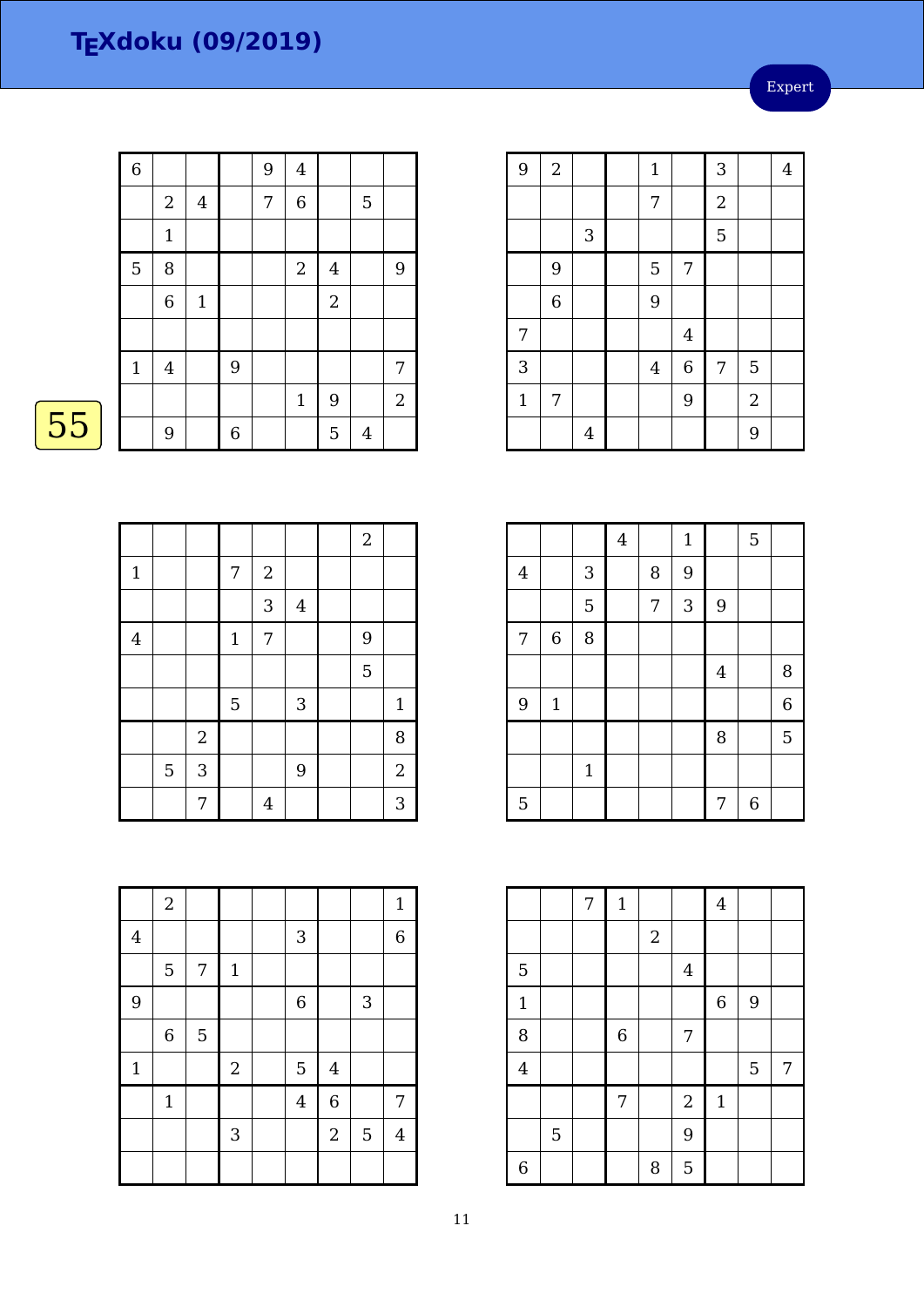Simple Solutions

| З | 7 | 2 | 8 | 5              | 9 | 1 | 6 | 4 |
|---|---|---|---|----------------|---|---|---|---|
| 6 | 9 | 5 | 1 | 4              | 2 | 8 | З | 7 |
| 4 | 1 | 8 |   | З              | 6 | 5 | 2 | 9 |
| 7 | 6 | 3 | 5 | $\overline{2}$ | 1 | 9 | 4 | 8 |
| 5 | 4 | 1 | 6 | 9              | 8 | З | 7 | 2 |
| 2 | 8 | 9 | З | 7              | 4 | 6 | 5 | 1 |
| 8 | 2 | 7 | 9 | 6              | 5 | 4 | 1 | 3 |
| 1 | 5 | 4 | 2 | 8              | 3 | 7 | 9 | 6 |
| 9 | 3 | 6 | 4 | 1              | 7 | 2 | 8 | 5 |

| $\overline{c}$ | 7 | З | 6 | 8 | 1 | 4 | 9 | 5 |
|----------------|---|---|---|---|---|---|---|---|
| 6              | 4 | 1 | 2 | 9 | 5 | 8 | 3 | 7 |
| 8              | 9 | 5 | 4 | 7 | З | 6 | 2 | 1 |
| 1              | 5 | 8 | 7 | 3 | 4 | 9 | 6 | 2 |
| 7              | 6 | 2 | 8 | 1 | 9 | 3 | 5 | 4 |
| 9              | 3 | 4 | 5 | 6 | 2 | 7 | 1 | 8 |
| 3              | 8 | 9 | 1 | 2 | 7 | 5 | 4 | 6 |
| 5              | 2 | 7 | 9 | 4 | 6 | 1 | 8 | З |
| 4              | 1 | 6 | 3 | 5 | 8 | 2 | 7 | 9 |

| 7              | 8 | 9              | 6              | 4 | 2 | 1 | 5 | 3 |
|----------------|---|----------------|----------------|---|---|---|---|---|
| 1              | 4 | 6              | 3              | 7 | 5 | 9 | 2 | 8 |
| $\overline{2}$ | 5 | 3              | 1              | 8 | 9 | 7 | 4 | 6 |
| 6              | 9 | 7              | $\overline{c}$ | 5 | 3 | 4 | 8 | 1 |
| 5              | 1 | 4              | 8              | 9 | 7 | 6 | 3 | 2 |
| 8              | 3 | $\overline{c}$ | 4              | 1 | 6 | 5 | 9 | 7 |
| 3              | 7 | 1              | 9              | 2 | 4 | 8 | 6 | 5 |
| 4              | 2 | 5              | 7              | 6 | 8 | 3 | 1 | 9 |
| 9              | 6 | 8              | 5              | 3 | 1 | 2 | 7 | 4 |

| 5 | 1 | 3 | 6           | 8 | 9 | 7 | 2 | 4           |
|---|---|---|-------------|---|---|---|---|-------------|
| 8 | 4 | 2 | 3           | 1 | 7 | 5 | 6 | 9           |
| 9 |   | 6 | 2           | 4 | 5 | 3 | 8 | $\mathbf 1$ |
| 3 | 2 | 4 | 7           | 6 | 1 | 9 | 5 | 8           |
| 7 | 9 | 1 | 4           | 5 | 8 | 2 | 3 | 6           |
| 6 | 8 | 5 | 9           | 3 | 2 | 4 | 1 | 7           |
| 4 | 6 | 9 | 8           | 2 | 3 | 1 | 7 | 5           |
| 2 | 5 | 7 | $\mathbf 1$ | 9 | 6 | 8 | 4 | 3           |
| 1 | 3 | 8 | 5           | 7 | 4 | 6 | 9 | 2           |

| 9 |   | 8 | 4 | 5              | 1 | 6 | 7              | З | 2 |
|---|---|---|---|----------------|---|---|----------------|---|---|
| 6 |   | 1 | 2 | 3              | 7 | 9 | 4              | 5 | 8 |
| 5 |   |   | 3 | 8              | 2 | 4 | 1              | 6 | 9 |
| 1 |   | 4 | 5 | 9              | 8 | 7 | 6              | 2 | 3 |
| 2 |   | 3 | 7 | 4              | 6 | 5 | 9              | 8 | 1 |
| 8 |   | 9 | 6 | 1              | 3 | 2 | 5              | 7 | 4 |
| З |   | 5 | 1 | 6              | 9 | 8 | $\overline{2}$ | 4 | 7 |
| 4 |   | 2 | 8 | 7              | 5 | 1 | 3              | 9 | 6 |
|   | 7 | 6 | 9 | $\overline{2}$ | 4 | 3 | 8              | 1 | 5 |

| 6 | 5 | 7           | 3              | 8 | 1 | 2 | 9 | 4 |
|---|---|-------------|----------------|---|---|---|---|---|
| 2 | 8 | 4           | 7              | 6 | 9 | 5 | 1 | 3 |
| 3 | 1 | 9           | 5              | 4 | 2 | 6 | 8 | 7 |
| 9 | 4 | $\mathbf 1$ | $\overline{c}$ | 7 | 6 | 8 | 3 | 5 |
| 7 | 2 | 8           | 9              | З | 5 | 1 | 4 | 6 |
| 5 | 6 | 3           | 8              | 1 | 4 | 9 | 7 | 2 |
| 1 | 9 | 6           | 4              | 2 | 3 | 7 | 5 | 8 |
| 4 | 7 | 2           | 1              | 5 | 8 | З | 6 | 9 |
| 8 | 3 | 5           | 6              | 9 | 7 | 4 | 2 | 1 |

| 5 | 9 | 1 | 8 | 7          | 6 | 4              | 3            | 2 |
|---|---|---|---|------------|---|----------------|--------------|---|
| 6 | 7 | 2 | 4 | 3          | 9 | $\mathbf 1$    | 8            | 5 |
| 3 | 4 | 8 | 5 | $\sqrt{2}$ | 1 | 9              | 7            | 6 |
| 7 | 3 | 5 | 1 | 8          | 2 | 6              | 9            | 4 |
| 2 | 8 | 6 | 9 | 4          | 5 | 7              | $\mathbf{1}$ | 3 |
| 9 | 1 | 4 | 3 | 6          | 7 | 5              | 2            | 8 |
| 1 | 5 | 3 | 6 | 9          | 8 | $\overline{2}$ | 4            | 7 |
| 4 | 6 | 7 | 2 | 1          | 3 | 8              | 5            | 9 |
| 8 | 2 | 9 | 7 | 5          | 4 | 3              | 6            | 1 |

| 7 | 2 | 8 | 3              | 9 | 6 | 4              | 1 | 5 |
|---|---|---|----------------|---|---|----------------|---|---|
| 9 | 3 | 6 | 4              | 5 | 1 | 8              | 2 | 7 |
| 1 | 4 | 5 | $\overline{c}$ | 7 | 8 | 6              | 9 | 3 |
| 3 | 5 | 7 | 1              | 6 | 4 | 9              | 8 | 2 |
| 8 | 6 | 1 | 9              | 2 | 5 | 3              | 7 | 4 |
| 2 | 9 | 4 | 7              | 8 | 3 | 1              | 5 | 6 |
| 5 | 1 | 9 | 6              | 4 | 7 | $\overline{c}$ | 3 | 8 |
| 6 | 7 | 3 | 8              | 1 | 2 | 5              | 4 | 9 |
| 4 | 8 | 2 | 5              | 3 | 9 |                | 6 | 1 |

| 5 | 6 | 3              | 1 | 8              | 4              | 2            | 7           | 9              |
|---|---|----------------|---|----------------|----------------|--------------|-------------|----------------|
| 8 | 9 | 1              | 2 | 7              | 6              | 3            | 5           | 4              |
| 7 | 2 | 4              | 3 | 9              | 5              | $\mathbf{1}$ | 8           | 6              |
| 2 | 8 | 6              | 4 | 5              | 9              | 7            | 3           | 1              |
| 4 | 3 | 5              | 6 | 1              | 7              | 9            | 2           | 8              |
| 9 | 1 | 7              | 8 | 3              | $\overline{c}$ | 6            | 4           | 5              |
| 1 | 4 | 8              | 7 | 6              | 3              | 5            | 9           | $\overline{2}$ |
| 6 | 7 | 9              | 5 | $\overline{c}$ | 8              | 4            | $\mathbf 1$ | 3              |
| 3 | 5 | $\overline{c}$ | 9 | 4              | 1              | 8            | 6           | 7              |

| 6              | 8 | 2 | 5 | 4 | 9 | 7 | 1 | 3 |
|----------------|---|---|---|---|---|---|---|---|
| 4              | 9 | 1 | 7 | З | 2 | 6 | 5 | 8 |
| 5              |   | З | 1 | 6 | 8 | 2 | 4 | 9 |
| З              | 4 | 6 | 9 | 7 | 1 | 8 | 2 | 5 |
| 9              | 5 | 8 | 6 | 2 | З | 1 | 7 | 4 |
| $\overline{c}$ | 1 | 7 | 8 | 5 | 4 | 9 | 3 | 6 |
| 1              | 6 | 5 | 4 | 9 | 7 | 3 | 8 | 2 |
|                | З | 4 | 2 | 8 | 6 | 5 | 9 | 1 |
| 8              | 2 | 9 | 3 | 1 | 5 | 4 | 6 |   |

| 2 | 1 |   | 5              | 3 | 6 | 9 | 4 | 8 |
|---|---|---|----------------|---|---|---|---|---|
| 4 | 8 | З | 7              | 2 | 9 | 5 | 6 | 1 |
| 6 | 9 | 5 | 1              | 8 | 4 | 7 | З | 2 |
| 9 | 5 | 4 | З              | 6 | 1 | 8 | 2 | 7 |
| 7 | 3 | 2 | 4              | 5 | 8 | 1 | 9 | 6 |
| 1 | 6 | 8 | $\overline{c}$ | 9 | 7 | З | 5 | 4 |
| 5 | 4 | 9 | 8              | 1 | 2 | 6 | 7 | 3 |
| З | 2 | 1 | 6              | 7 | 5 | 4 | 8 | 9 |
| 8 |   | 6 | 9              | 4 | 3 | 2 | 1 | 5 |

| 6 | 2 | 8 | 4 | 7 | 5              | 1 | 9 | З |
|---|---|---|---|---|----------------|---|---|---|
| 1 | 3 | 9 | 6 | 2 | 8              | 7 | 5 | 4 |
| 5 | 7 | 4 | 9 | 1 | З              | 2 | 8 | 6 |
| 3 | 9 | 5 | 1 | 4 | 7              | 8 | 6 | 2 |
| 8 | 1 | 6 | 5 | 9 | $\overline{c}$ | 4 | 3 | 7 |
| 2 | 4 | 7 | 8 | 3 | 6              | 5 | 1 | 9 |
| 7 | 8 | 2 | 3 | 6 | 1              | 9 | 4 | 5 |
| 9 | 5 | 3 | 7 | 8 | 4              | 6 | 2 | 1 |
| 4 | 6 | 1 | 2 | 5 | 9              | З | 7 | 8 |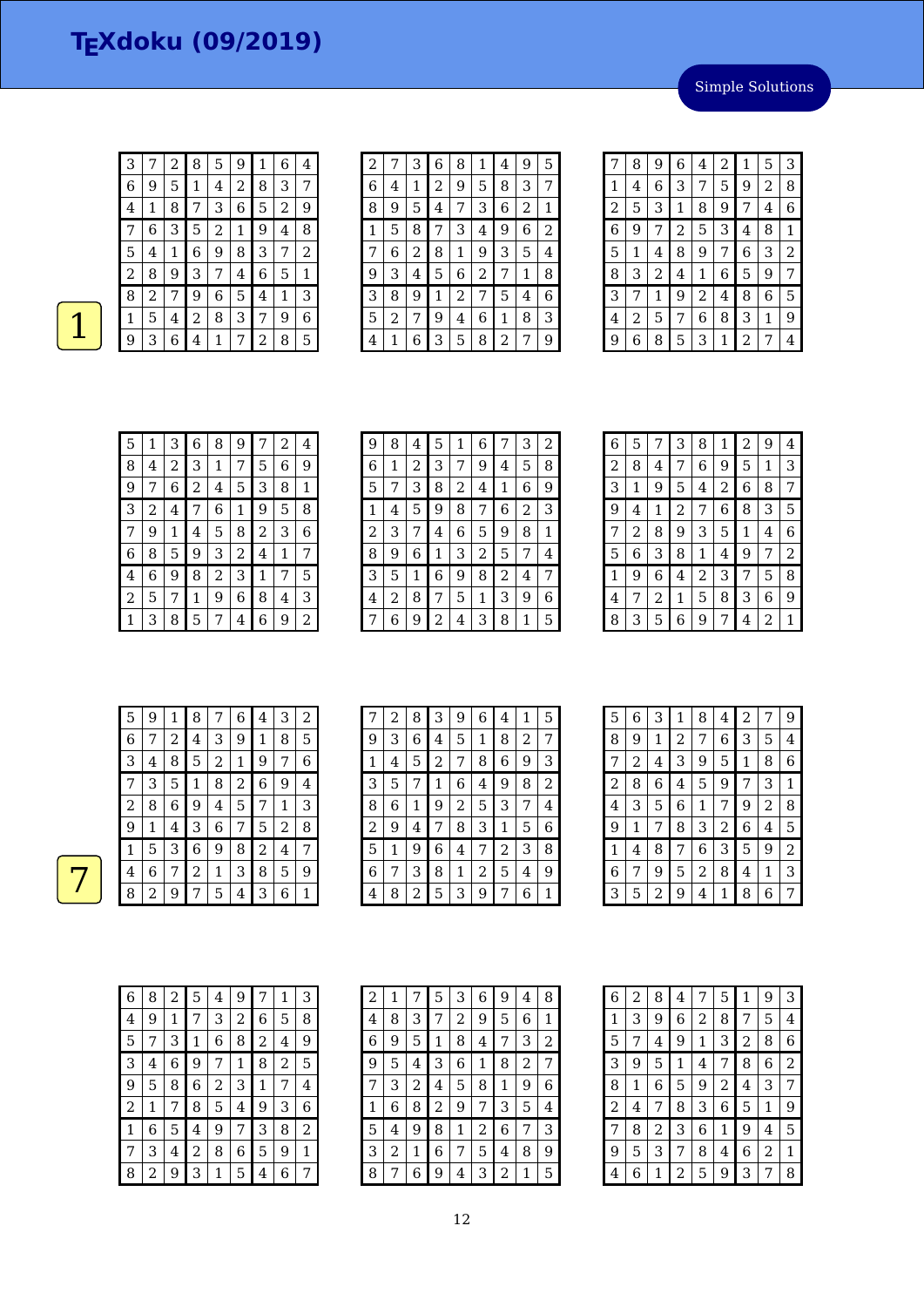$8 | 4 | 5 | 9 | 3 | 6 | 2 | 7 | 1$  $\begin{array}{|c|c|c|c|c|c|c|c|c|}\n \hline\n 8 & 4 & 5 & 9 & 3 & 6 & 2 & 7 & 1 \\
\hline\n 1 & 9 & 3 & 7 & 2 & 8 & 6 & 4 & 5\n \end{array}$ 

 6 7 5 1 4 3 9 8 8 9 2 5 7 1 3 4 7 | 5 | 2 | 3 | 4 | 1 | 8 | 6 | 9 3 | 1 | 4 | 8 | 6 | 9 | 7 | 5 | 2 7 6 1 9 2 4 8 3 4 3 1 6 8 5 9 2 7<br>9 2 8 4 7 3 5 1 6 Easy Solutions

| 2<br>9<br>З<br>8<br>7<br>1<br>5<br>4<br>3<br>6<br>9<br>8<br>5<br>2<br>7<br>4 | 6<br>1         |
|------------------------------------------------------------------------------|----------------|
|                                                                              |                |
|                                                                              |                |
| 5<br>6<br>3<br>9<br>8<br>1<br>7<br>4                                         | $\overline{2}$ |
| $\overline{a}$<br>5<br>8<br>6<br>3<br>1<br>7<br>4                            | 9              |
| 6<br>3<br>2<br>1<br>5<br>9<br>4<br>7                                         | 8              |
| 3<br>6<br>5<br>9<br>2<br>8<br>1<br>7                                         | 4              |
| $\overline{2}$<br>3<br>6<br>9<br>8<br>1<br>5<br>4                            | 7              |
| 3<br>6<br>8<br>9<br>$\overline{2}$<br>1<br>4<br>7                            | 5              |
| 2<br>9<br>8<br>5<br>1<br>6<br>7<br>4                                         | 3              |

| 8 | 9            | 5              | 1              | 7              | 4              | 3              | 6 | 2 |
|---|--------------|----------------|----------------|----------------|----------------|----------------|---|---|
| 3 | $\mathbf{1}$ | 4              | 8              | 6              | $\overline{c}$ | 7              | 5 | 9 |
| 2 | 7            | 6              | 9              | 3              | 5              | 4              | 1 | 8 |
| 9 | 3            | $\overline{c}$ | 7              | 5              | 1              | 8              | 4 | 6 |
| 6 | 5            | 1              | 4              | 8              | 3              | $\overline{c}$ | 9 | 7 |
| 7 | 4            | 8              | 6              | $\overline{c}$ | 9              | 1              | 3 | 5 |
| 4 | 8            | 3              | $\overline{2}$ | 9              | 6              | 5              | 7 | 1 |
| 5 | 2            | 9              | 3              | 1              | 7              | 6              | 8 | 4 |
| 1 | 6            | 7              | 5              | 4              | 8              | 9              | 2 | 3 |

| 3 | 5 | 1 | 4 | 7 | 8 | 6 | 9 | 2 |
|---|---|---|---|---|---|---|---|---|
| 6 | 8 | 2 | 5 | З | 9 | 4 | 7 | 1 |
| 4 | 9 | 7 | 6 | 1 | 2 | 8 | 5 | 3 |
| 2 | 6 | З | 1 | 9 | 7 | 5 | 4 | 8 |
| 9 | 1 | 5 | 8 | 2 | 4 | 3 | 6 | 7 |
| 7 | 4 | 8 | 3 | 5 | 6 | 1 | 2 | 9 |
| 5 | 3 | 9 | 2 | 6 | 1 | 7 | 8 | 4 |
| 8 | 7 | 6 | 9 | 4 | 3 | 2 | 1 | 5 |
|   | 2 | 4 |   | 8 | 5 | 9 | 3 | 6 |

| 9 | 4 | 8 | 2 | 7              | 5 | 1              | 3 | 6 |
|---|---|---|---|----------------|---|----------------|---|---|
| 5 |   | 3 | 8 | 1              | 6 | $\overline{2}$ | 9 | 4 |
| 2 | 6 | 1 | 3 | 9              | 4 | 8              | 7 | 5 |
| 1 | 5 | 7 | 9 | $\overline{2}$ | 8 | 4              | 6 | 3 |
| 8 | 2 | 6 | 7 | 4              | 3 | 5              | 1 | 9 |
| 4 | 3 | 9 | 6 | 5              | 1 | 7              | 8 | 2 |
| 3 | 8 | 5 | 1 | 6              | 2 | 9              | 4 | 7 |
| 7 | 1 | 2 | 4 | 3              | 9 | 6              | 5 | 8 |
| 6 | 9 | 4 | 5 | 8              | 7 | 3              | 2 | 1 |

| 7              | 3 | 6 | 1 | 8 | 9 | 5              | 4 | 2           |
|----------------|---|---|---|---|---|----------------|---|-------------|
| 8              | 1 | 4 | 7 | 2 | 5 | 6              | 9 | 3           |
| $\overline{c}$ | 9 | 5 | 4 | 6 | 3 | 8              | 7 | $\mathbf 1$ |
| 3              | 5 | 1 | 6 | 9 | 7 | 4              | 2 | 8           |
| 6              | 7 | 8 | 3 | 4 | 2 | 1              | 5 | 9           |
| 9              | 4 | 2 | 8 | 5 | 1 | 3              | 6 | 7           |
| 1              | 6 | 9 | 5 | 7 | 8 | $\overline{c}$ | 3 | 4           |
| 4              | 8 | 7 | 2 | 3 | 6 | 9              | 1 | 5           |
| 5              | 2 | З | 9 | 1 | 4 | 7              | 8 | 6           |

| 8 | 4 | 5 | 9 | З | 6 | 2 |                         | 1 |
|---|---|---|---|---|---|---|-------------------------|---|
| 1 | 9 | 3 | 7 | 2 | 8 | 6 | 4                       | 5 |
| 2 | 6 | 7 | 5 | 1 | 4 | З | 9                       | 8 |
| 6 | 8 | 9 | 2 | 5 | 7 | 1 | З                       | 4 |
|   | 5 | 2 | З | 4 | 1 | 8 | 6                       | 9 |
| З | 1 | 4 | 8 | 6 | 9 | 7 | 5                       | 2 |
| 5 | 7 | 6 | 1 | 9 | 2 | 4 | 8                       | З |
| 4 | З | 1 | 6 | 8 | 5 | 9 | $\overline{\mathbf{c}}$ | 7 |
| g | 2 | 8 | 4 |   | З | 5 | 1                       | 6 |

| 3 | 1 | 5 | 8 | 9 | 2 | 4 | 7 | 6 |
|---|---|---|---|---|---|---|---|---|
| 9 | 2 | 4 | 3 | 6 | 7 | 8 | 5 | 1 |
| 8 | 7 | 6 | 5 | 1 | 4 | 3 | 9 | 2 |
|   | 3 | 2 | 1 | 4 | 8 | 5 | 6 | 9 |
| 5 | 4 | 9 | 6 | 2 | 3 | 7 | 1 | 8 |
| 6 | 8 | 1 | 7 | 5 | 9 | 2 | 3 | 4 |
| 1 | 5 | 8 | 2 | 3 | 6 | 9 | 4 | 7 |
| 2 | 9 | 3 | 4 | 7 | 1 | 6 | 8 | 5 |
| 4 | 6 | 7 | 9 | 8 | 5 | 1 | 2 | 3 |

| 8              | 9 | 5              | 1              | 7              | 4              | 3              | 6 | 2           |
|----------------|---|----------------|----------------|----------------|----------------|----------------|---|-------------|
| 3              | 1 | 4              | 8              | 6              | $\overline{2}$ | 7              | 5 | 9           |
| $\overline{c}$ | 7 | 6              | 9              | 3              | 5              | 4              | 1 | 8           |
| 9              | 3 | $\overline{c}$ | 7              | 5              | 1              | 8              | 4 | 6           |
| 6              | 5 | 1              | 4              | 8              | 3              | $\overline{2}$ | 9 | 7           |
| 7              | 4 | 8              | 6              | $\overline{c}$ | 9              | $\mathbf{1}$   | 3 | 5           |
| 4              | 8 | 3              | $\overline{c}$ | 9              | 6              | 5              | 7 | $\mathbf 1$ |
| 5              | 2 | 9              | 3              | 1              | 7              | 6              | 8 | 4           |
| 1              | 6 | 7              | 5              | 4              | 8              | 9              | 2 | 3           |

| 3 | 5 | 1 | 4 | 7 | 8 | 6 | 9 | 2 |
|---|---|---|---|---|---|---|---|---|
| 6 | 8 | 2 | 5 | З | 9 | 4 | 7 | 1 |
| 4 | 9 | 7 | 6 | 1 | 2 | 8 | 5 | З |
| 2 | 6 | 3 | 1 | 9 | 7 | 5 | 4 | 8 |
| 9 | 1 | 5 | 8 | 2 | 4 | З | 6 | 7 |
| 7 | 4 | 8 | 3 | 5 | 6 | 1 | 2 | 9 |
| 5 | З | 9 | 2 | 6 | 1 | 7 | 8 | 4 |
| 8 | 7 | 6 | 9 | 4 | З | 2 | 1 | 5 |
| 1 | 2 | 4 |   | 8 | 5 | 9 | З | 6 |

| 9 | 4 | 8 | 2 | 7 | 5 | 1 | 3 | 6 |
|---|---|---|---|---|---|---|---|---|
| 5 | 7 | З | 8 | 1 | 6 | 2 | 9 | 4 |
| 2 | 6 | 1 | З | 9 | 4 | 8 | 7 | 5 |
| 1 | 5 | 7 | 9 | 2 | 8 | 4 | 6 | 3 |
| 8 | 2 | 6 | 7 | 4 | 3 | 5 | 1 | 9 |
| 4 | З | 9 | 6 | 5 | 1 | 7 | 8 | 2 |
| З | 8 | 5 | 1 | 6 | 2 | 9 | 4 | 7 |
| 7 | 1 | 2 | 4 | 3 | 9 | 6 | 5 | 8 |
| 6 | 9 | 4 | 5 | 8 | 7 | 3 | 2 | 1 |

| 7 | 3 | 6 | 1 | 8              | 9 | 5              | 4 | 2 |
|---|---|---|---|----------------|---|----------------|---|---|
| 8 | 1 | 4 | 7 | $\overline{c}$ | 5 | 6              | 9 | З |
| 2 | 9 | 5 | 4 | 6              | 3 | 8              | 7 | 1 |
| 3 | 5 | 1 | 6 | 9              | 7 | 4              | 2 | 8 |
| 6 | 7 | 8 | 3 | 4              | 2 | 1              | 5 | 9 |
| 9 | 4 | 2 | 8 | 5              | 1 | 3              | 6 | 7 |
| 1 | 6 | 9 | 5 | 7              | 8 | $\overline{2}$ | 3 | 4 |
| 4 | 8 | 7 | 2 | 3              | 6 | 9              | 1 | 5 |
| 5 | 2 | 3 | 9 | 1              | 4 | 7              | 8 | 6 |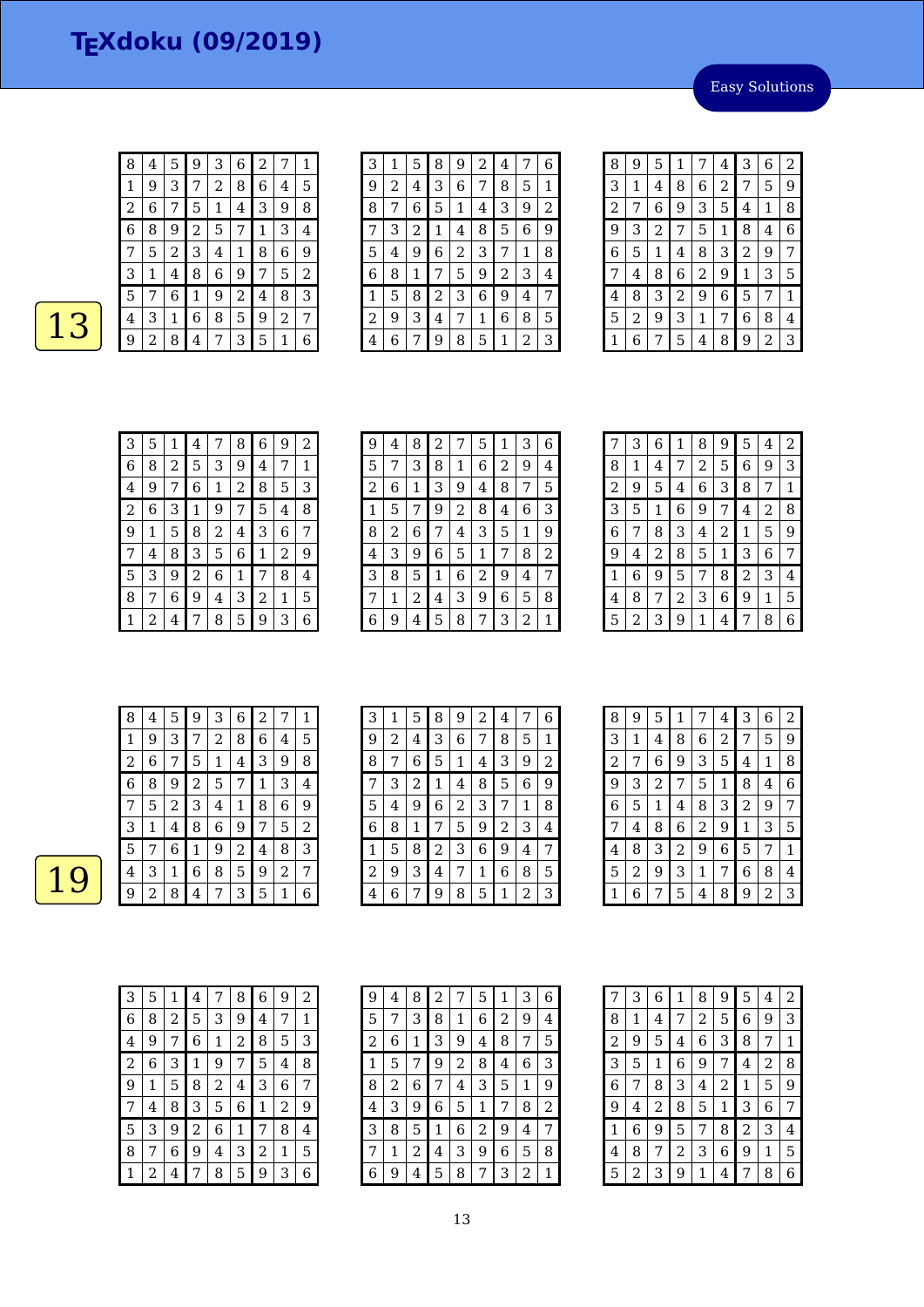Intermediate Solutions

| 9              | 8 | 6 | 4 | 7 | 2 | 3 | 1 | 5 |
|----------------|---|---|---|---|---|---|---|---|
| 5              | 1 | 3 | 6 | 9 | 8 | 2 | 7 | 4 |
| $\overline{c}$ | 4 | 7 | 5 | 1 | 3 | 6 | 8 | 9 |
| 1              | 9 | 8 | 7 | 3 | 4 | 5 | 6 | 2 |
| 6              | 2 | 4 | 8 | 5 | 9 | 1 | 3 | 7 |
| 3              | 7 | 5 | 2 | 6 | 1 | 4 | 9 | 8 |
| 7              | 6 | 9 | 3 | 2 | 5 | 8 | 4 | 1 |
| 8              | 3 | 2 | 1 | 4 | 7 | 9 | 5 | 6 |
| 4              | 5 | 1 | 9 | 8 | 6 | 7 | 2 | 3 |

 $\overline{25}$ 

| 1 | 4 | 5 | 6 | 8              | 2 | 3 | 9 | 7           |
|---|---|---|---|----------------|---|---|---|-------------|
| 9 | 8 | 2 | 3 | 4              | 7 | 1 | 6 | 5           |
| 7 | 3 | 6 | 5 | 9              | 1 | 4 | 2 | 8           |
| 2 | 1 | 9 | 7 | 6              | 8 | 5 | 3 | 4           |
| 8 | 6 | 4 | 1 | 5              | 3 | 9 | 7 | 2           |
| 5 | 7 | 3 | 4 | $\overline{c}$ | 9 | 6 | 8 | $\mathbf 1$ |
| 4 | 9 | 8 | 2 | 1              | 6 | 7 | 5 | 3           |
| 3 | 2 | 1 | 9 | 7              | 5 | 8 | 4 | 6           |
| 6 | 5 | 7 | 8 | 3              | 4 | 2 | 1 | 9           |

| 4              | 8 | 5 | 6 | 3              | $\overline{c}$ | 9 | 1              | 7 |
|----------------|---|---|---|----------------|----------------|---|----------------|---|
| 7              | 9 | 3 | 4 | 8              | $\mathbf{1}$   | 2 | 6              | 5 |
| $\overline{c}$ | 1 | 6 | 9 | 7              | 5              | 8 | 4              | 3 |
| 9              | 6 | 4 | 7 | 5              | 3              | 1 | $\overline{2}$ | 8 |
| 1              | 5 | 7 | 8 | $\overline{c}$ | 4              | 3 | 9              | 6 |
| 8              | 3 | 2 | 1 | 6              | 9              | 5 | 7              | 4 |
| 5              | 4 | 8 | 2 | 9              | 7              | 6 | 3              | 1 |
| 6              | 2 | 1 | 3 | 4              | 8              | 7 | 5              | 9 |
| 3              | 7 | 9 | 5 | 1              | 6              | 4 | 8              | 2 |

| $\overline{2}$ | З | 1 | 7 | 5 | 9 | 4            | 6 | 8 |
|----------------|---|---|---|---|---|--------------|---|---|
| 8              |   | 4 | 2 | 1 | 6 | 9            | 5 | 3 |
| 6              | 9 | 5 | 8 | 4 | 3 | $\mathbf{1}$ | 7 | 2 |
| 5              | 6 | 3 | 4 | 7 | 1 | 8            | 2 | 9 |
| 1              | 8 | 7 | 3 | 9 | 2 | 5            | 4 | 6 |
| 9              | 4 | 2 | 5 | 6 | 8 | 3            | 1 | 7 |
| 4              | 1 | 6 | 9 | 8 | 7 | 2            | 3 | 5 |
| 3              | 5 | 8 | 6 | 2 | 4 | 7            | 9 | 1 |
|                | 2 | 9 | 1 | 3 | 5 | 6            | 8 | 4 |

| 8 | 1 | З | 7              | 6 | 5              | 2 | 4 | 9 |
|---|---|---|----------------|---|----------------|---|---|---|
| 5 | 2 | 9 | 4              | 8 | 1              | 7 | 6 | З |
| 6 | 4 |   | $\overline{c}$ | 9 | 3              | 8 | 5 | 1 |
| 9 | 7 | 4 | 3              | 5 | $\overline{2}$ | 6 | 1 | 8 |
| 1 | 5 | 6 | 8              | 4 | 7              | 3 | 9 | 2 |
| 2 | 3 | 8 | 6              | 1 | 9              | 5 | 7 | 4 |
| 3 | 9 | 5 | 1              | 7 | 8              | 4 | 2 | 6 |
| 7 | 6 | 2 | 9              | 3 | 4              | 1 | 8 | 5 |
| 4 | 8 | 1 | 5              | 2 | 6              | 9 | 3 | 7 |

| 9 | 1 | 2 | 5              | 7 | 6 | 4 | 8 | 3 |
|---|---|---|----------------|---|---|---|---|---|
| 8 | 6 | 4 | $\mathbf 1$    | 3 | 9 | 2 | 7 | 5 |
| 3 | 5 | 7 | $\overline{c}$ | 4 | 8 | 6 | 9 | 1 |
| 7 | 3 | 6 | 9              | 5 | 4 | 1 | 2 | 8 |
| 5 | 4 | 1 | 7              | 8 | 2 | 3 | 6 | 9 |
| 2 | 8 | 9 | 6              | 1 | 3 | 5 | 4 | 7 |
| 1 | 2 | 8 | 3              | 6 | 7 | 9 | 5 | 4 |
| 6 | 7 | 5 | 4              | 9 | 1 | 8 | 3 | 2 |
| 4 | 9 | 3 | 8              | 2 | 5 | 7 | 1 | 6 |

| 2 |   | 1              | 8           | 4 | 5 | 9 | 6              | 3 |
|---|---|----------------|-------------|---|---|---|----------------|---|
| 5 | 9 | 6              | 2           | 3 | 1 | 4 | 8              | 7 |
| 4 | 3 | 8              | 9           | 6 | 7 | 1 | $\overline{2}$ | 5 |
| 3 | 8 | 5              | 7           | 9 | 2 | 6 | 4              | 1 |
| 1 | 6 | 7              | 3           | 8 | 4 | 5 | 9              | 2 |
| 9 | 4 | $\overline{2}$ | $\mathbf 1$ | 5 | 6 | 3 | 7              | 8 |
| 6 | 1 | 4              | 5           | 7 | 8 | 2 | 3              | 9 |
| 8 | 5 | 3              | 6           | 2 | 9 | 7 | 1              | 4 |
|   | 2 | 9              | 4           | 1 | З | 8 | 5              | 6 |

| 1 | 4 | 6 | $\overline{2}$ | 3 | 5 |   | 9 | 8 |
|---|---|---|----------------|---|---|---|---|---|
| 8 | 3 | 7 | 6              | 1 | 9 | 2 | 4 | 5 |
| 9 | 5 | 2 | 8              | 7 | 4 | 6 | 3 | 1 |
| 4 | 7 | 1 | 5              | 9 | 8 | 3 | 6 | 2 |
| 5 | 6 | 3 | 4              | 2 | 7 | 1 | 8 | 9 |
| 2 | 8 | 9 | 3              | 6 | 1 | 4 | 5 | 7 |
| 3 | 9 | 4 | 1              | 8 | 2 | 5 | 7 | 6 |
|   | 1 | 5 | 9              | 4 | 6 | 8 | 2 | 3 |
| 6 | 2 | 8 | 7              | 5 | 3 | 9 | 1 | 4 |

| 6            | 1 | 5 | 2 | 9              | 7              | 8 | 4 | 3 |
|--------------|---|---|---|----------------|----------------|---|---|---|
| 4            | 2 | 9 | З | 8              | 5              | 1 | 7 | 6 |
| 3            | 7 | 8 | 1 | 6              | 4              | 5 | 9 | 2 |
| 8            | 5 | 2 | 9 | 4              | З              | 7 | 6 | 1 |
| 9            | 3 | 4 | 7 | 1              | 6              | 2 | 8 | 5 |
| $\mathbf{1}$ | 6 | 7 | 8 | 5              | $\overline{c}$ | 9 | 3 | 4 |
| 5            | 9 | З | 6 | $\overline{c}$ | 8              | 4 | 1 | 7 |
| 2            | 8 | 6 | 4 | 7              | 1              | 3 | 5 | 9 |
|              | 4 | 1 | 5 | 3              | 9              | 6 | 2 | 8 |

| 6 | 9 | 1 | 8 | 2 | 5 | 4 | 7 | З |
|---|---|---|---|---|---|---|---|---|
|   |   |   |   |   |   |   |   |   |
| 3 | 8 | 2 | 4 | 7 | 6 | 5 | 9 | 1 |
| 7 | 4 | 5 | 1 | 9 | З | 8 | 6 | 2 |
| 1 | 5 | 7 | 3 | 8 | 9 | 2 | 4 | 6 |
| 2 | 6 | 8 | 7 | 4 | 1 | 3 | 5 | 9 |
| 9 | 3 | 4 | 6 | 5 | 2 | 1 | 8 | 7 |
| 8 | 1 | 9 | 2 | 6 | 4 | 7 | 3 | 5 |
| 5 | 7 | 3 | 9 | 1 | 8 | 6 | 2 | 4 |
| 4 | 2 | 6 | 5 | 3 | 7 | 9 | 1 | 8 |

| 4 | 9 | 8 | $\overline{c}$ | 5 | 7 | 6 | 3 | 1 |
|---|---|---|----------------|---|---|---|---|---|
| 5 | 2 | 1 | 3              | 6 | 8 | 9 | 7 | 4 |
| 3 | 7 | 6 | 4              | 9 | 1 | 2 | 8 | 5 |
| 7 | 6 | 5 | 8              | 4 | 2 | 3 | 1 | 9 |
| 9 | 1 | 4 | 6              | 7 | 3 | 5 | 2 | 8 |
| 8 | 3 | 2 | 9              | 1 | 5 | 7 | 4 | 6 |
| 6 | 5 | 3 | 7              | 8 | 4 | 1 | 9 | 2 |
| 1 | 4 | 7 | 5              | 2 | 9 | 8 | 6 | 3 |
| 2 | 8 | 9 | 1              | 3 | 6 | 4 | 5 | 7 |

| 1              | 5 | 3              | 4 | 6              | 8              | 9              | 2 | 7              |
|----------------|---|----------------|---|----------------|----------------|----------------|---|----------------|
| 8              | 6 | $\overline{c}$ | 7 | 9              | 5              | 4              | 3 | 1              |
| 9              | 7 | 4              | 3 | 1              | $\overline{c}$ | 5              | 6 | 8              |
| 4              | 8 | 7              | 6 | 3              | 9              | 1              | 5 | $\overline{c}$ |
| 6              | 3 | 9              | 5 | $\overline{c}$ | 1              | 8              | 7 | 4              |
| 5              | 2 | $\mathbf 1$    | 8 | 7              | 4              | 6              | 9 | 3              |
| $\overline{c}$ | 4 | 6              | 9 | 8              | 7              | 3              | 1 | 5              |
| 3              | 1 | 5              | 2 | 4              | 6              | 7              | 8 | 9              |
| 7              | 9 | 8              | 1 | 5              | 3              | $\overline{c}$ | 4 | 6              |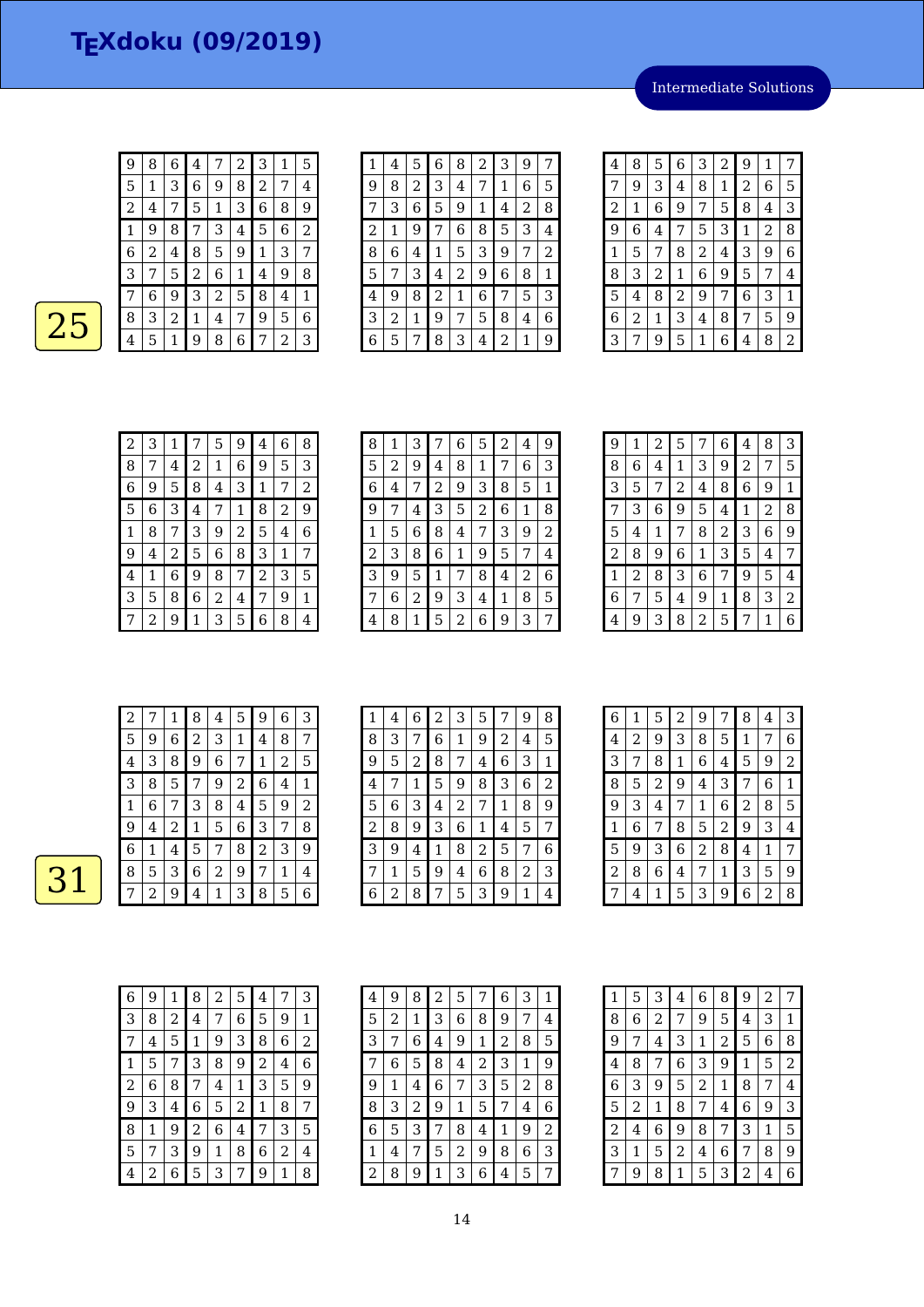Intermediate Solutions

| 2 | 7 | 1 | 8 | 4 | 5 | 9 | 6 | З              |
|---|---|---|---|---|---|---|---|----------------|
| 5 | 9 | 6 | 2 | 3 | 1 | 4 | 8 | 7              |
| 4 | З | 8 | 9 | 6 | 7 | 1 | 2 | 5              |
| 3 | 8 | 5 |   | 9 | 2 | 6 | 4 | 1              |
| 1 | 6 | 7 | 3 | 8 | 4 | 5 | 9 | $\overline{c}$ |
| 9 | 4 | 2 | 1 | 5 | 6 | 3 | 7 | 8              |
| 6 | 1 | 4 | 5 | 7 | 8 | 2 | 3 | 9              |
| 8 | 5 | 3 | 6 | 2 | 9 | 7 | 1 | 4              |
|   | 2 | 9 | 4 | 1 | 3 | 8 | 5 | 6              |

| 1              | 4 | 6 | 2 | 3 | 5 |   | 9 | 8 |
|----------------|---|---|---|---|---|---|---|---|
| 8              | З | 7 | 6 | 1 | 9 | 2 | 4 | 5 |
| 9              | 5 | 2 | 8 | 7 | 4 | 6 | З | 1 |
| 4              | 7 | 1 | 5 | 9 | 8 | 3 | 6 | 2 |
| 5              | 6 | 3 | 4 | 2 | 7 | 1 | 8 | 9 |
| $\overline{c}$ | 8 | 9 | 3 | 6 | 1 | 4 | 5 | 7 |
| 3              | 9 | 4 | 1 | 8 | 2 | 5 | 7 | 6 |
| 7              | 1 | 5 | 9 | 4 | 6 | 8 | 2 | 3 |
| 6              | 2 | 8 |   | 5 | З | 9 | 1 | 4 |

| 6 | 1              | 5              | 2 | 9              | 7              | 8 | 4 | 3 |
|---|----------------|----------------|---|----------------|----------------|---|---|---|
| 4 | $\overline{c}$ | 9              | 3 | 8              | 5              | 1 | 7 | 6 |
| 3 | 7              | 8              | 1 | 6              | $\overline{4}$ | 5 | 9 | 2 |
| 8 | 5              | $\overline{c}$ | 9 | 4              | 3              | 7 | 6 | 1 |
| 9 | 3              | 4              | 7 | 1              | 6              | 2 | 8 | 5 |
| 1 | 6              | 7              | 8 | 5              | $\overline{c}$ | 9 | 3 | 4 |
| 5 | 9              | 3              | 6 | $\overline{a}$ | 8              | 4 | 1 | 7 |
| 2 | 8              | 6              | 4 | 7              | 1              | 3 | 5 | 9 |
| 7 | 4              | 1              | 5 | 3              | 9              | 6 | 2 | 8 |

| 6 | 9 | 1 | 8 | 2           | 5 | 4 | 7 | 3 |
|---|---|---|---|-------------|---|---|---|---|
| 3 | 8 | 2 | 4 | 7           | 6 | 5 | 9 | 1 |
| 7 | 4 | 5 | 1 | 9           | 3 | 8 | 6 | 2 |
| 1 | 5 | 7 | 3 | 8           | 9 | 2 | 4 | 6 |
| 2 | 6 | 8 | 7 | 4           | 1 | 3 | 5 | 9 |
| 9 | 3 | 4 | 6 | 5           | 2 | 1 | 8 | 7 |
| 8 | 1 | 9 | 2 | 6           | 4 | 7 | 3 | 5 |
| 5 |   | 3 | 9 | $\mathbf 1$ | 8 | 6 | 2 | 4 |
| 4 | 2 | 6 | 5 | 3           | 7 | 9 | 1 | 8 |

| 4 | 9 | 8 | 2 | 5 | 7              | 6 | 3 | 1 |
|---|---|---|---|---|----------------|---|---|---|
| 5 | 2 | 1 | 3 | 6 | 8              | 9 | 7 | 4 |
| 3 | 7 | 6 | 4 | 9 | 1              | 2 | 8 | 5 |
| 7 | 6 | 5 | 8 | 4 | $\overline{c}$ | 3 | 1 | 9 |
| 9 | 1 | 4 | 6 | 7 | 3              | 5 | 2 | 8 |
| 8 | 3 | 2 | 9 | 1 | 5              | 7 | 4 | 6 |
| 6 | 5 | 3 | 7 | 8 | 4              | 1 | 9 | 2 |
| 1 | 4 | 7 | 5 | 2 | 9              | 8 | 6 | 3 |
| 2 | 8 | 9 | 1 | 3 | 6              | 4 | 5 | 7 |

| 1 | 5 | 3              | 4 | 6 | 8 | 9 | 2 | 7 |
|---|---|----------------|---|---|---|---|---|---|
| 8 | 6 | $\overline{2}$ | 7 | 9 | 5 | 4 | 3 | 1 |
| 9 | 7 | 4              | 3 | 1 | 2 | 5 | 6 | 8 |
| 4 | 8 | 7              | 6 | 3 | 9 | 1 | 5 | 2 |
| 6 | З | 9              | 5 | 2 | 1 | 8 | 7 | 4 |
| 5 | 2 | 1              | 8 | 7 | 4 | 6 | 9 | 3 |
| 2 | 4 | 6              | 9 | 8 | 7 | 3 | 1 | 5 |
| 3 | 1 | 5              | 2 | 4 | 6 | 7 | 8 | 9 |
| 7 | 9 | 8              | 1 | 5 | 3 | 2 | 4 | 6 |

| 8 |   | 3 | 9 | 4 | 5 | 2 | 6 | 1 |
|---|---|---|---|---|---|---|---|---|
| 6 | 1 | 2 | 7 | З | 8 | 5 | 9 | 4 |
| 4 | 9 | 5 | 1 | 2 | 6 | З | 8 | 7 |
| 3 | 5 | 1 | 8 | 6 | 2 | 4 | 7 | 9 |
| 2 | 4 | 6 | 5 | 7 | 9 | 1 | 3 | 8 |
| 9 | 8 | 7 | З | 1 | 4 | 6 | 2 | 5 |
| 5 | 6 | 9 | 4 | 8 | З | 7 | 1 | 2 |
| 1 | 3 | 4 | 2 | 9 | 7 | 8 | 5 | 6 |
|   | 2 | 8 | 6 | 5 | 1 | 9 | 4 | 3 |

| $\overline{c}$ | 1 | 6 | 8              | 7 | 9              | 5              | 3 | 4 |
|----------------|---|---|----------------|---|----------------|----------------|---|---|
| 3              | 9 | 7 | 4              | 6 | 5              | $\overline{2}$ | 8 | 1 |
| 5              | 4 | 8 | $\overline{c}$ | 3 | 1              | 9              | 6 | 7 |
| 9              | 5 | 2 | 6              | 4 | 8              | 7              | 1 | 3 |
| 8              | 6 | 3 | $\mathbf 1$    | 2 | 7              | 4              | 5 | 9 |
| 4              | 7 | 1 | 9              | 5 | 3              | 6              | 2 | 8 |
| 7              | 3 | 9 | 5              | 1 | 6              | 8              | 4 | 2 |
| 1              | 2 | 5 | 7              | 8 | $\overline{4}$ | 3              | 9 | 6 |
| 6              | 8 | 4 | 3              | 9 | 2              | 1              | 7 | 5 |

| 4              | 6 | 1 | 9 | 3 | 2            | 8 | 7 | 5 |
|----------------|---|---|---|---|--------------|---|---|---|
| 3              | 5 | 9 | 7 | 8 | 6            | 4 | 2 | 1 |
| 8              | 7 | 2 | 1 | 5 | 4            | 3 | 6 | 9 |
| 9              | 2 | 8 | 6 | 1 | 5            | 7 | 3 | 4 |
| 5              | 1 | 4 | 8 | 7 | 3            | 6 | 9 | 2 |
| 6              | 3 | 7 | 4 | 2 | 9            | 1 | 5 | 8 |
| 7              | 4 | 5 | 2 | 6 | 8            | 9 | 1 | 3 |
| 1              | 9 | 3 | 5 | 4 | 7            | 2 | 8 | 6 |
| $\overline{c}$ | 8 | 6 | 3 | 9 | $\mathbf{1}$ | 5 | 4 | 7 |

| 7 | 6 | 2 | 8 | 5 | 9              | 3 | 1 | 4 |
|---|---|---|---|---|----------------|---|---|---|
| 5 | 9 | 1 | 3 | 7 | 4              | 2 | 6 | 8 |
| 8 | 3 | 4 | 1 | 6 | $\overline{c}$ | 9 | 5 | 7 |
| 2 | 7 | 8 | 6 | 4 | 5              | 1 | 3 | 9 |
| 4 | 5 | 9 | 7 | 1 | 3              | 6 | 8 | 2 |
| 6 | 1 | 3 | 9 | 2 | 8              | 4 | 7 | 5 |
| 9 | 8 | 7 | 4 | 3 | 1              | 5 | 2 | 6 |
| 3 | 4 | 5 | 2 | 8 | 6              | 7 | 9 | 1 |
| 1 | 2 | 6 | 5 | 9 | 7              | 8 | 4 | 3 |

| 2 | 4 | 1 | 8 | 6              | 5 | 7 | 3 | 9 |
|---|---|---|---|----------------|---|---|---|---|
| 5 | 6 | 8 | 3 | 9              | 7 | 1 | 2 | 4 |
| 9 | 7 | 3 | 4 | 1              | 2 | 6 | 5 | 8 |
| 3 | 2 | 4 | 1 | 7              | 8 | 9 | 6 | 5 |
| 1 | 8 | 7 | 6 | 5              | 9 | 3 | 4 | 2 |
| 6 | 9 | 5 | 2 | 3              | 4 | 8 | 1 | 7 |
| 8 | 5 | 6 | 9 | $\overline{c}$ | З | 4 | 7 | 1 |
| 7 | 3 | 9 | 5 | 4              | 1 | 2 | 8 | 6 |
| 4 | 1 | 2 | 7 | 8              | 6 | 5 | 9 | З |

| 8 | 2 | 6 | 4 | 9              | 5              | З | 1              | 7 |
|---|---|---|---|----------------|----------------|---|----------------|---|
| 9 | 5 | 7 | 1 | 8              | З              | 6 | 4              | 2 |
| 1 | 3 | 4 | 6 | 7              | $\overline{c}$ | 9 | 5              | 8 |
| 7 | 1 | 8 | 3 | $\overline{c}$ | 9              | 4 | $\,$ 6 $\,$    | 5 |
| 3 | 9 | 5 | 7 | 6              | 4              | 8 | $\overline{c}$ | 1 |
| 6 | 4 | 2 | 5 | 1              | 8              | 7 | 9              | 3 |
| 2 | 7 | 9 | 8 | 4              | 1              | 5 | 3              | 6 |
| 4 | 6 | З | 2 | 5              | 7              | 1 | 8              | 9 |
| 5 | 8 | 1 | 9 | 3              | 6              | 2 | 7              | 4 |